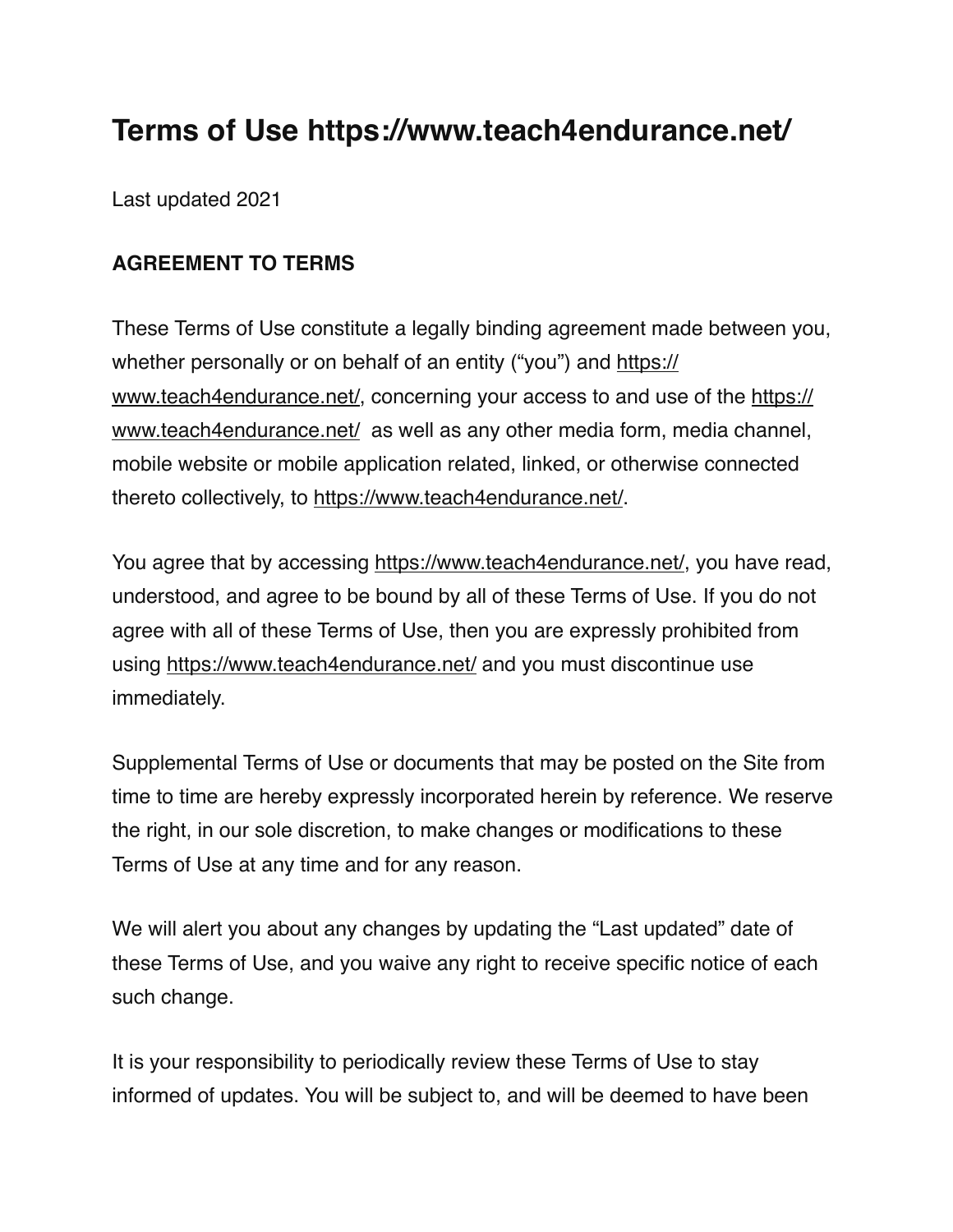made aware of and to have accepted, the changes in any revised Terms of Use by your continued use of <https://www.teach4endurance.net/> after the date such revised Terms of Use are posted.

The information provided on<https://www.teach4endurance.net/>is not intended for distribution to or use by any person or entity in any jurisdiction or country where such distribution or use would be contrary to law or regulation or which would subject us to any registration requirement within such jurisdiction or country.

Accordingly, those persons who choose to access [https://](https://www.teach4endurance.net/) [www.teach4endurance.net/](https://www.teach4endurance.net/) from other locations do so on their own initiative and are solely responsible for compliance with local laws, if and to the extent local laws are applicable.

<https://www.teach4endurance.net/>is intended for users who are at least 13 years of age. All users who are minors in the jurisdiction in which they reside (generally under the age of 18) must have the permission of, and be directly supervised by, their parent or guardian to use [https://](https://www.teach4endurance.net/) [www.teach4endurance.net/](https://www.teach4endurance.net/). If you are a minor, you must have your parent or guardian read and agree to these Terms of Use prior to you using [https://](https://www.teach4endurance.net/) [www.teach4endurance.net/](https://www.teach4endurance.net/).

### **INTELLECTUAL PROPERTY RIGHTS**

Unless otherwise indicated,<https://www.teach4endurance.net/> is our proprietary property and all source code, databases, functionality, software, website designs, audio, video, text, photographs, and graphics on [https://](https://www.teach4endurance.net/) [www.teach4endurance.net/](https://www.teach4endurance.net/) and the trademarks, service marks, and logos contained therein are owned or controlled by us or licensed to us, and are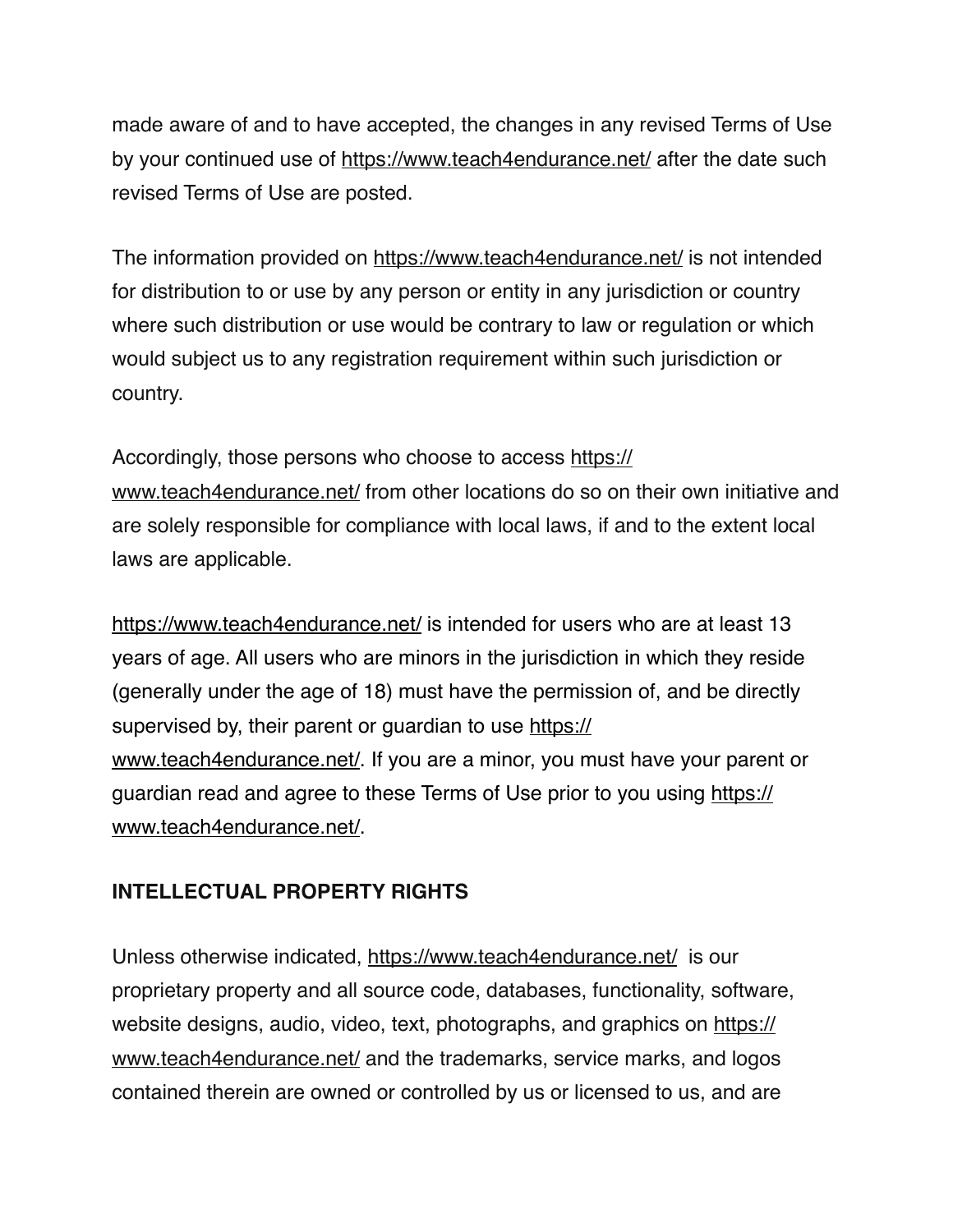protected by copyright and trademark laws and various other intellectual property rights and unfair competition laws of the United States, foreign jurisdictions, and international conventions.

The Content and the Marks are provided on<https://www.teach4endurance.net/> "AS IS" for your information and personal use only. Except as expressly provided in these Terms of Use, no part of<https://www.teach4endurance.net/> and no Content or Marks may be copied, reproduced, aggregated, republished, uploaded, posted, publicly displayed, encoded, translated, transmitted, distributed, sold, licensed, or otherwise exploited for any commercial purpose whatsoever, without our express prior written permission.

Provided that you are eligible to use <https://www.teach4endurance.net/>, you are granted a limited license to access and use<https://www.teach4endurance.net/> and to download or print a copy of any portion of the Content to which you have properly gained access solely for your personal, non-commercial use. We reserve all rights not expressly granted to you in and to [https://](https://www.teach4endurance.net/) [www.teach4endurance.net/](https://www.teach4endurance.net/), the Content and the Marks.

# **USER REPRESENTATIONS**

By using the Site, you represent and warrant that:

[(1) all registration information you submit will be true, accurate, current, and complete; (2) you will maintain the accuracy of such information and promptly update such registration information as necessary;]

(3) you have the legal capacity and you agree to comply with these Terms of Use;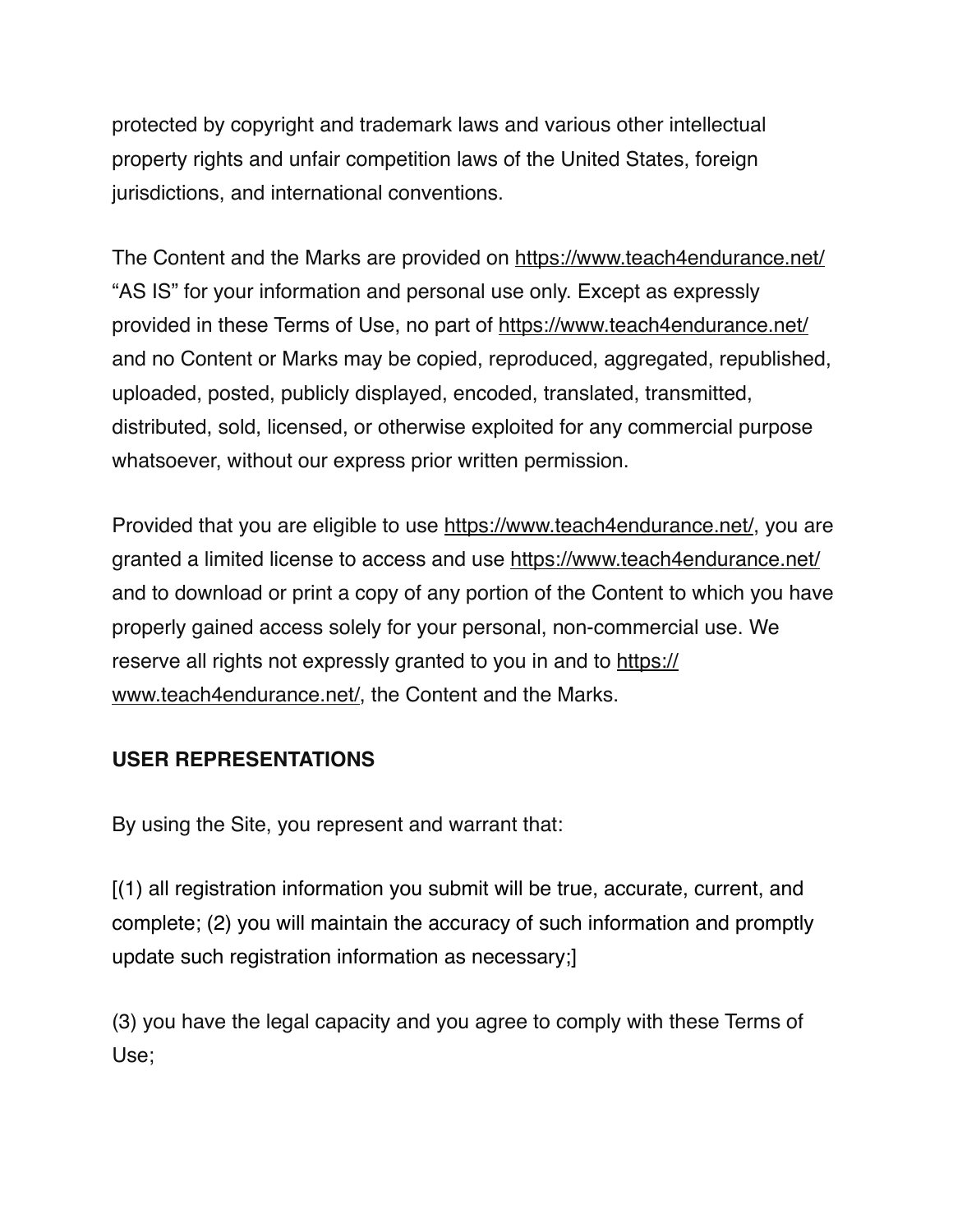$[(4)$  you are not under the age of 13;

(5) not a minor in the jurisdiction in which you reside [, or if a minor, you have received parental permission to use the [https://www.teach4endurance.net/\]](https://www.teach4endurance.net/);

(6) you will not access <https://www.teach4endurance.net/> through automated or non-human means, whether through a bot, script, or otherwise;

(7) you will not use <https://www.teach4endurance.net/>for any illegal or unauthorized purpose;

(8) your use of <https://www.teach4endurance.net/>will not violate any applicable law or regulation.

If you provide any information that is untrue, inaccurate, not current, or incomplete, we have the right to suspend or terminate your account and refuse any and all current or future use of <https://www.teach4endurance.net/>(or any portion thereof).

### **USER REGISTRATION**

You may be required to register with<https://www.teach4endurance.net/>. You agree to keep your password confidential and will be responsible for all use of your account and password. We reserve the right to remove, reclaim, or change a username you select if we determine, in our sole discretion, that such username is inappropriate, obscene, or otherwise objectionable.

### **PROHIBITED ACTIVITIES**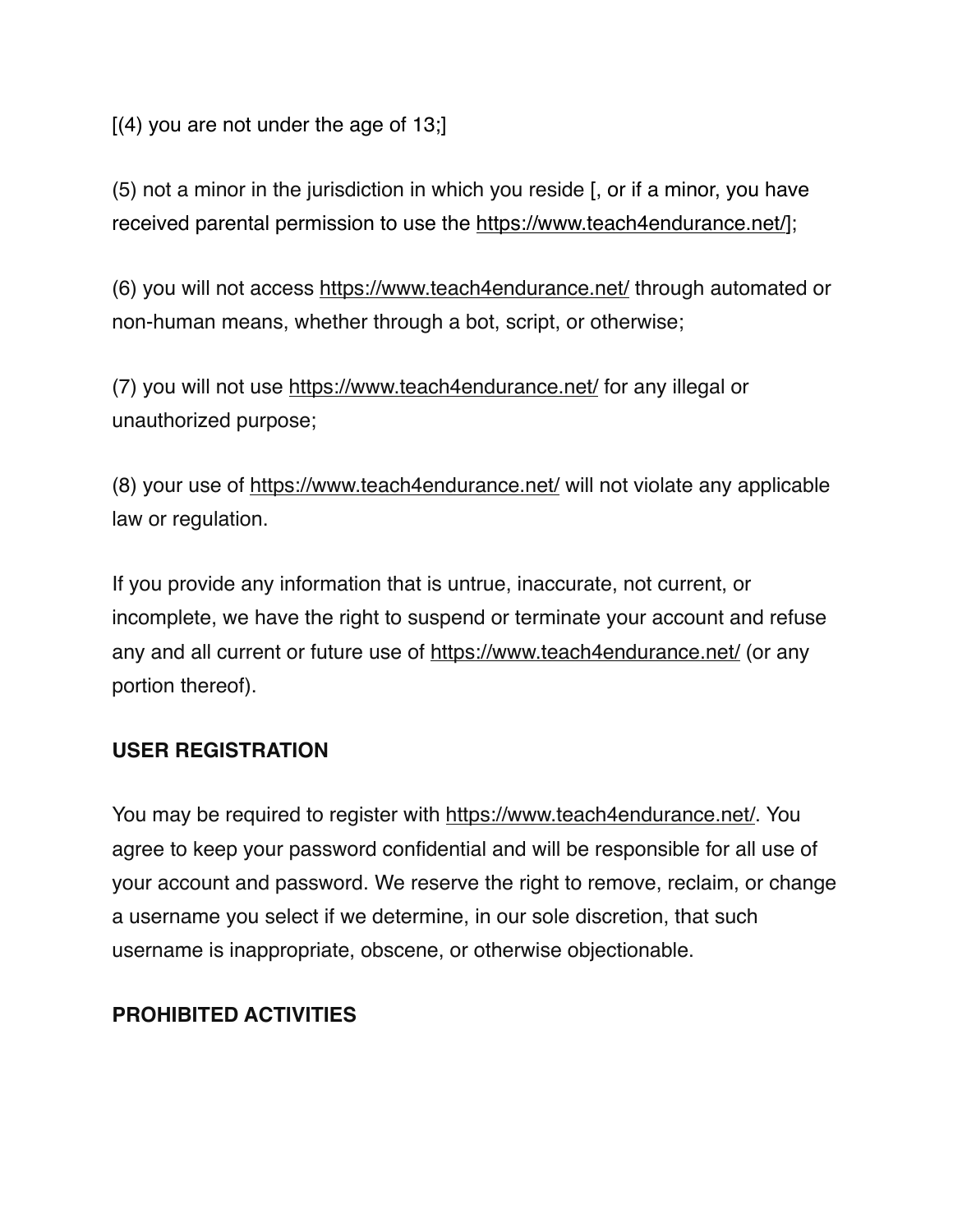You may not access or use <https://www.teach4endurance.net/>for any purpose other than that for which we make <https://www.teach4endurance.net/>available. <https://www.teach4endurance.net/>may not be used in connection with any commercial endeavors except those that are specifically endorsed or approved by us.

As a user of the Site, you agree not to:

- 1. systematically retrieve data or other content from [https://](https://www.teach4endurance.net/) [www.teach4endurance.net/](https://www.teach4endurance.net/) to create or compile, directly or indirectly, a collection, compilation, database, or directory without written permission from us.
- 2. make any unauthorized use of<https://www.teach4endurance.net/>, including collecting usernames and/or email addresses of users by electronic or other means for the purpose of sending unsolicited email, or creating user accounts by automated means or under false pretenses.
- 3. use a buying agent or purchasing agent to make purchases on [https://](https://www.teach4endurance.net/) [www.teach4endurance.net/](https://www.teach4endurance.net/).
- 4. use <https://www.teach4endurance.net/>to advertise or offer to sell goods and services.
- 5. circumvent, disable, or otherwise interfere with security-related features of [https://www.teach4endurance.net/,](https://www.teach4endurance.net/) including features that prevent or restrict the use or copying of any Content or enforce limitations on the use of <https://www.teach4endurance.net/>and/or the Content contained therein.
- 6. engage in unauthorized framing of or linking to [https://](https://www.teach4endurance.net/) [www.teach4endurance.net/](https://www.teach4endurance.net/).
- 7. trick, defraud, or mislead us and other users, especially in any attempt to learn sensitive account information such as user passwords;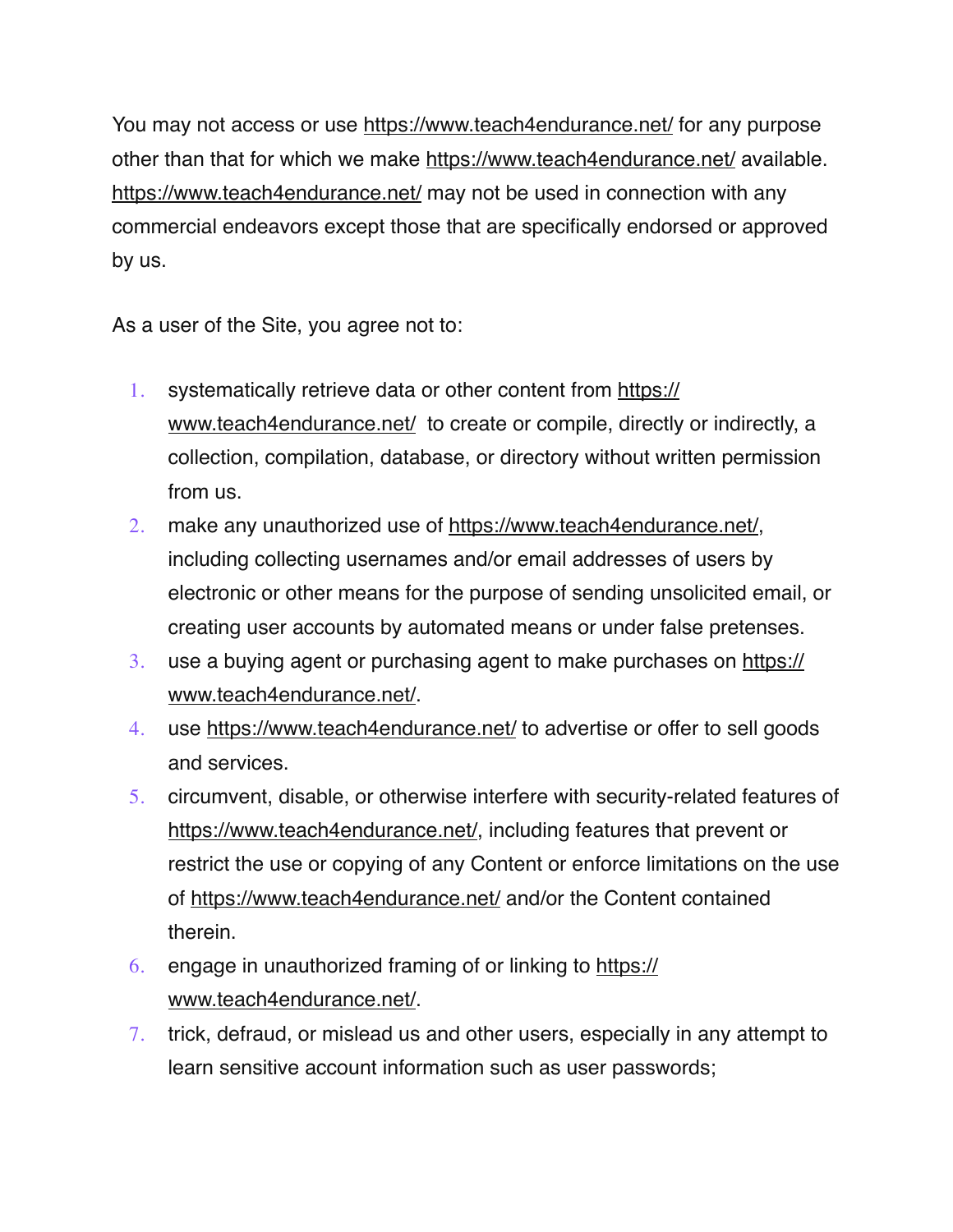- 8. make improper use of our support services or submit false reports of abuse or misconduct.
- 9. engage in any automated use of the system, such as using scripts to send comments or messages, or using any data mining, robots, or similar data gathering and extraction tools.
- 10. interfere with, disrupt, or create an undue burden on [https://](https://www.teach4endurance.net/) [www.teach4endurance.net/](https://www.teach4endurance.net/) or the networks or services connected to the Site.
- 11. attempt to impersonate another user or person or use the username of another user.
- 12. sell or otherwise transfer your profile.
- 13. use any information obtained from<https://www.teach4endurance.net/> in order to harass, abuse, or harm another person.
- 14. use <https://www.teach4endurance.net/>as part of any effort to compete with us or otherwise use<https://www.teach4endurance.net/> or the Content for any revenue-generating endeavor or commercial enterprise.
- 15. decipher, decompile, disassemble, or reverse engineer any of the software comprising or in any way making up a part of [https://](https://www.teach4endurance.net/) [www.teach4endurance.net/](https://www.teach4endurance.net/).
- 16. attempt to bypass any measures of<https://www.teach4endurance.net/> designed to prevent or restrict access to [https://](https://www.teach4endurance.net/) [www.teach4endurance.net/](https://www.teach4endurance.net/) , or any portion of [https://](https://www.teach4endurance.net/) [www.teach4endurance.net/](https://www.teach4endurance.net/).
- 17. harass, annoy, intimidate, or threaten any of our employees or agents engaged in providing any portion of <https://www.teach4endurance.net/>to you.
- 18. delete the copyright or other proprietary rights notice from any Content.
- 19. copy or adapt the Site's software, including but not limited to Flash, PHP, HTML, JavaScript, or other code.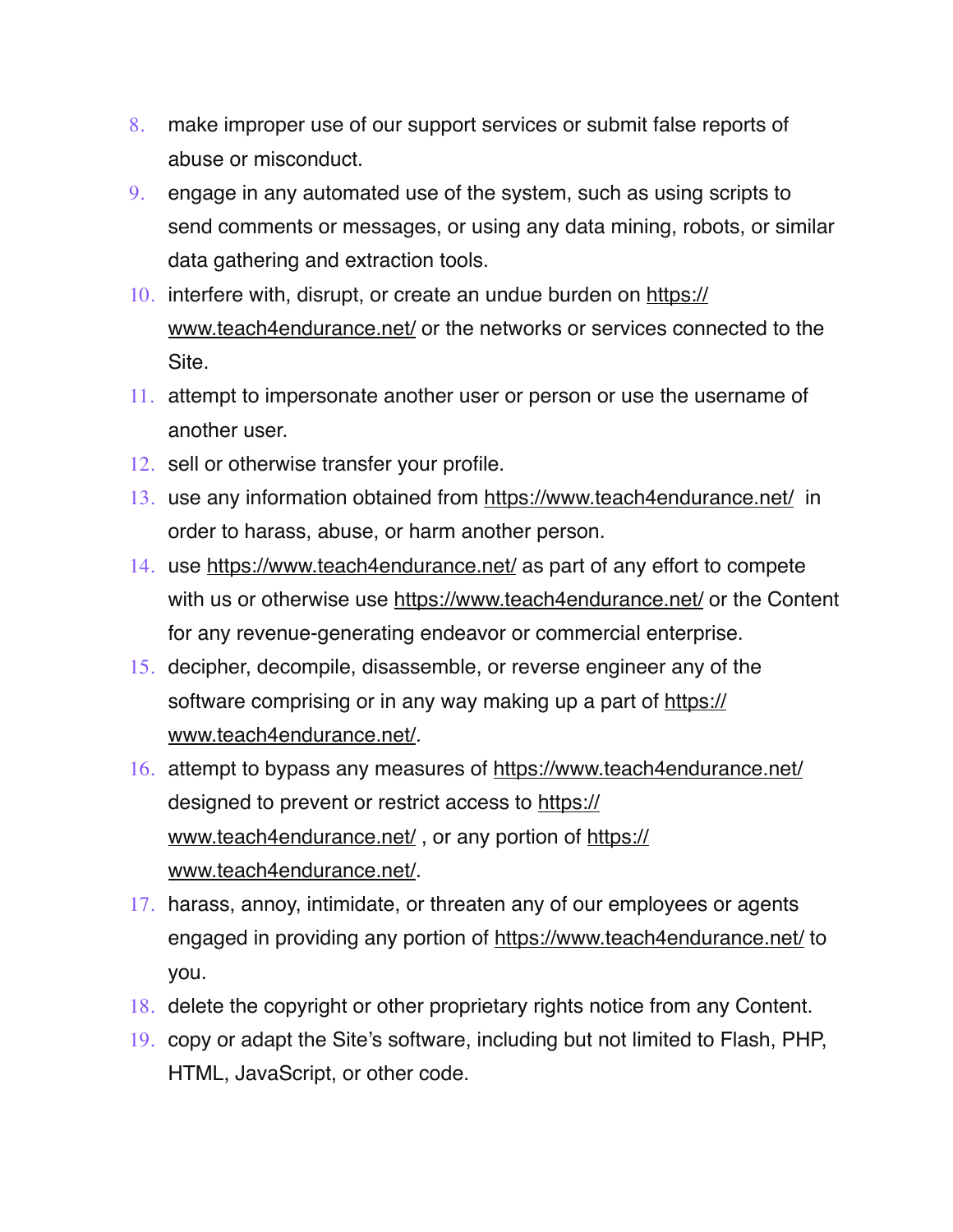- 20. upload or transmit (or attempt to upload or to transmit) viruses, Trojan horses, or other material, including excessive use of capital letters and spamming (continuous posting of repetitive text), that interferes with any party's uninterrupted use and enjoyment of [https://](https://www.teach4endurance.net/) [www.teach4endurance.net/](https://www.teach4endurance.net/) or modifies, impairs, disrupts, alters, or interferes with the use, features, functions, operation, or maintenance of [https://www.teach4endurance.net/.](https://www.teach4endurance.net/)
- 21. upload or transmit (or attempt to upload or to transmit) any material that acts as a passive or active information collection or transmission mechanism, including without limitation, clear graphics interchange formats ("gifs"), 1×1 pixels, web bugs, cookies, or other similar devices (sometimes referred to as "spyware" or "passive collection mechanisms" or "pcms").
- 22. except as may be the result of standard search engine or Internet browser usage, use, launch, develop, or distribute any automated system, including without limitation, any spider, robot, cheat utility, scraper, or offline reader that accesses the Site, or using or launching any unauthorized script or other software.
- 23. disparage, tarnish, or otherwise harm, in our opinion, us and/or [https://](https://www.teach4endurance.net/) [www.teach4endurance.net/](https://www.teach4endurance.net/).
- 24. use <https://www.teach4endurance.net/>in a manner inconsistent with any applicable laws or regulations.

### **USER GENERATED CONTRIBUTIONS**

<https://www.teach4endurance.net/>may invite you to chat, contribute to, or participate in blogs, message boards, online forums, and other functionality, and may provide you with the opportunity to create, submit, post, display, transmit, perform, publish, distribute, or broadcast content and materials to us or on [https://www.teach4endurance.net/,](https://www.teach4endurance.net/) including but not limited to text, writings,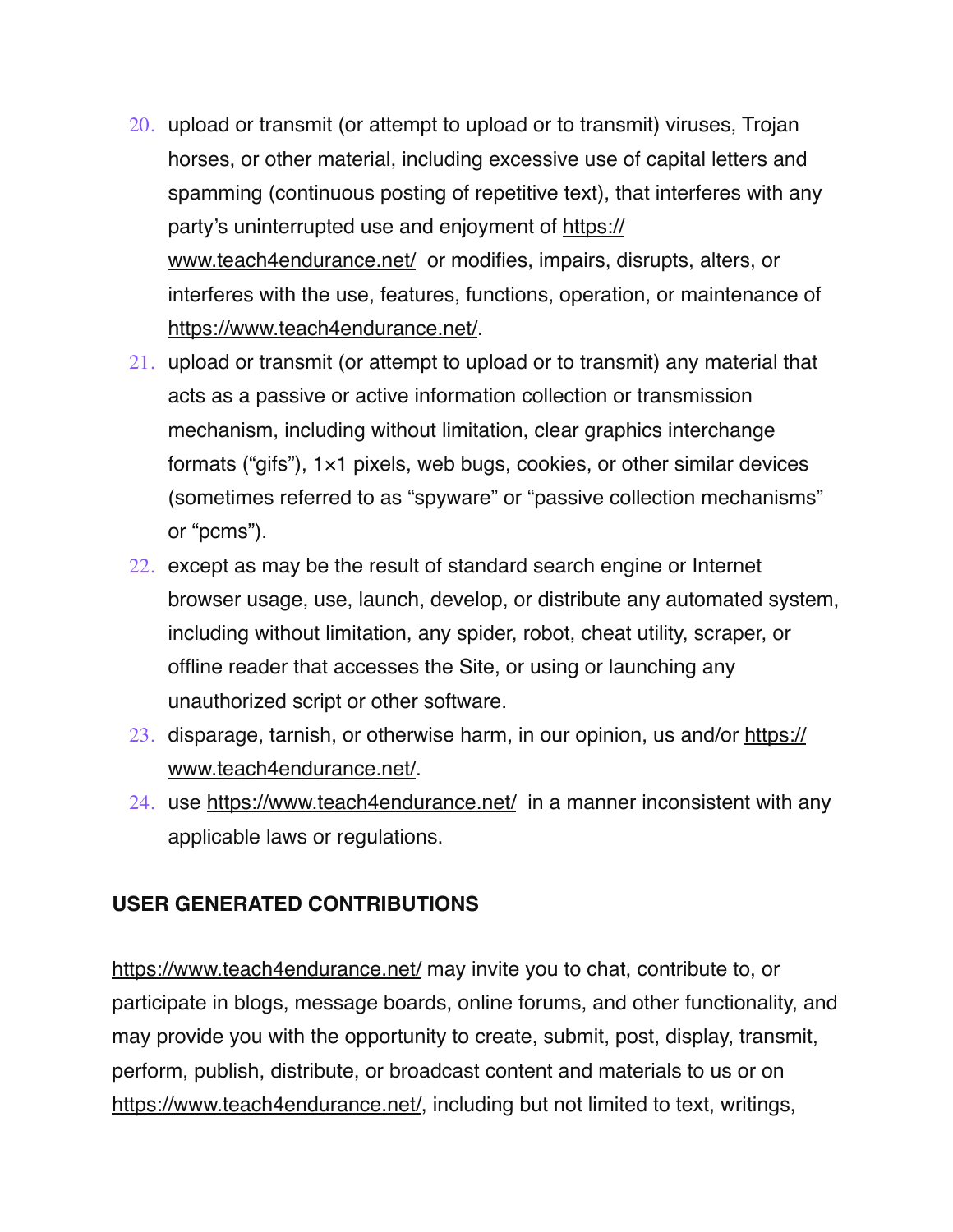video, audio, photographs, graphics, comments, suggestions, or personal information or other material (collectively, "Contributions").

Contributions may be viewable by other users of [https://](https://www.teach4endurance.net/) [www.teach4endurance.net/](https://www.teach4endurance.net/) and through third-party websites. As such, any Contributions you transmit may be treated as non-confidential and nonproprietary. When you create or make available any Contributions, you thereby represent and warrant that:

- 1. the creation, distribution, transmission, public display, or performance, and the accessing, downloading, or copying of your Contributions do not and will not infringe the proprietary rights, including but not limited to the copyright, patent, trademark, trade secret, or moral rights of any third party.
- 2. you are the creator and owner of or have the necessary licenses, rights, consents, releases, and permissions to use and to authorize us, [https://](https://www.teach4endurance.net/) [www.teach4endurance.net/](https://www.teach4endurance.net/), and other users of [https://](https://www.teach4endurance.net/) [www.teach4endurance.net/](https://www.teach4endurance.net/) to use your Contributions in any manner contemplated by <https://www.teach4endurance.net/> and these Terms of Use.
- 3. you have the written consent, release, and/or permission of each and every identifiable individual person in your Contributions to use the name or likeness of each and every such identifiable individual person to enable inclusion and use of your Contributions in any manner contemplated by <https://www.teach4endurance.net/>and these Terms of Use.
- 4. your Contributions are not false, inaccurate, or misleading.
- 5. your Contributions are not unsolicited or unauthorized advertising, promotional materials, pyramid schemes, chain letters, spam, mass mailings, or other forms of solicitation.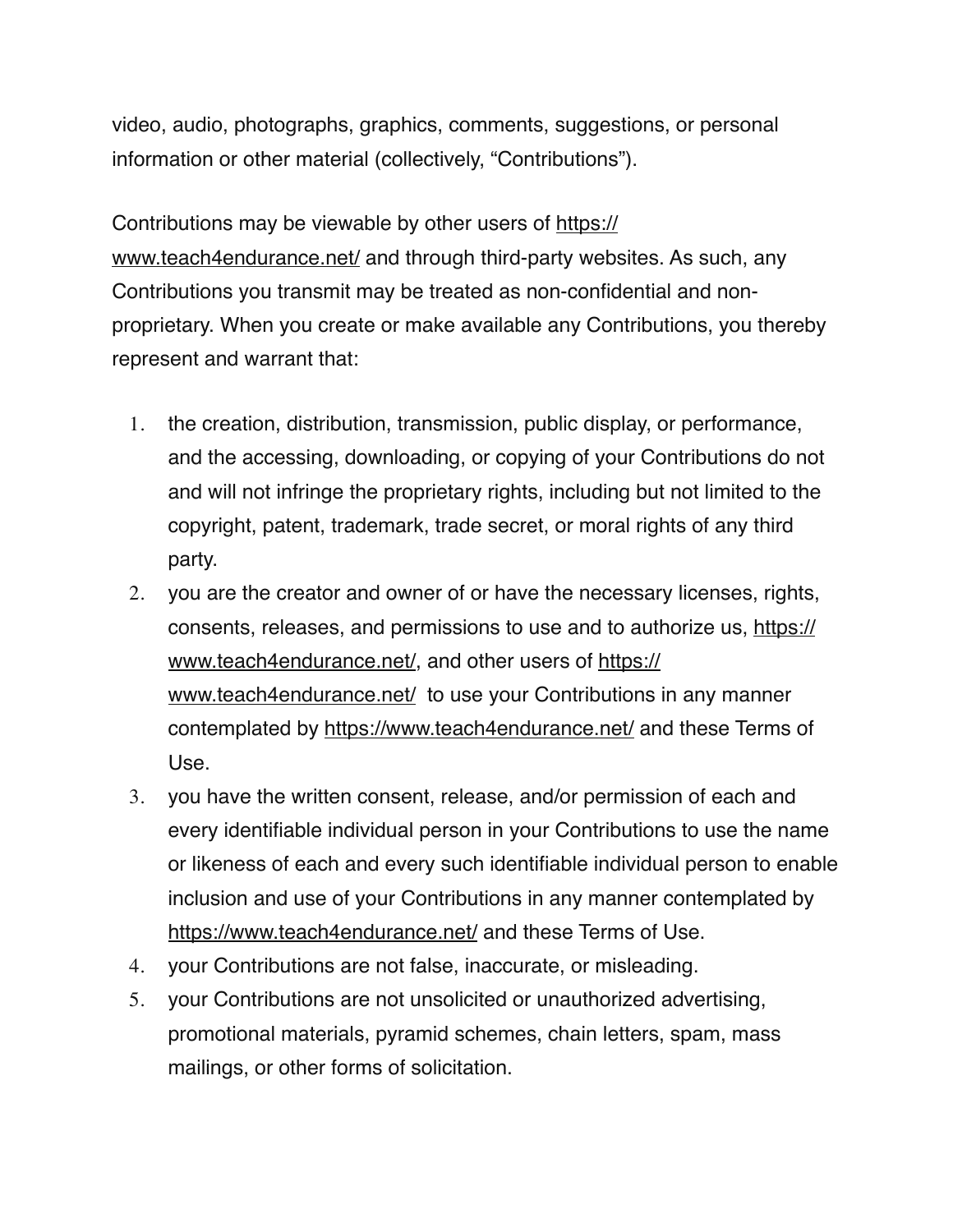- 6. your Contributions are not obscene, lewd, lascivious, filthy, violent, harassing, libelous, slanderous, or otherwise objectionable (as determined by<https://www.teach4endurance.net/>).
- 7. your Contributions do not ridicule, mock, disparage, intimidate, or abuse anyone.
- 8. your Contributions do not advocate the violent overthrow of any government or incite, encourage, or threaten physical harm against another.
- 9. your Contributions do not violate any applicable law, regulation, or rule.
- 10. your Contributions do not violate the privacy or publicity rights of any third party.
- 11. your Contributions do not contain any material that solicits personal information from anyone under the age of 18 or exploits people under the age of 18 in a sexual or violent manner.
- 12. your Contributions do not violate any federal or state law concerning child pornography, or otherwise intended to protect the health or well-being of minors;
- 13. your Contributions do not include any offensive comments that are connected to race, national origin, gender, sexual preference, or physical handicap.
- 14. your Contributions do not otherwise violate, or link to material that violates, any provision of these Terms of Use, or any applicable law or regulation.

Any use of<https://www.teach4endurance.net/>in violation of the foregoing violates these Terms of Use and may result in, among other things, termination or suspension of your rights to use<https://www.teach4endurance.net/>.

# **CONTRIBUTION LICENSE**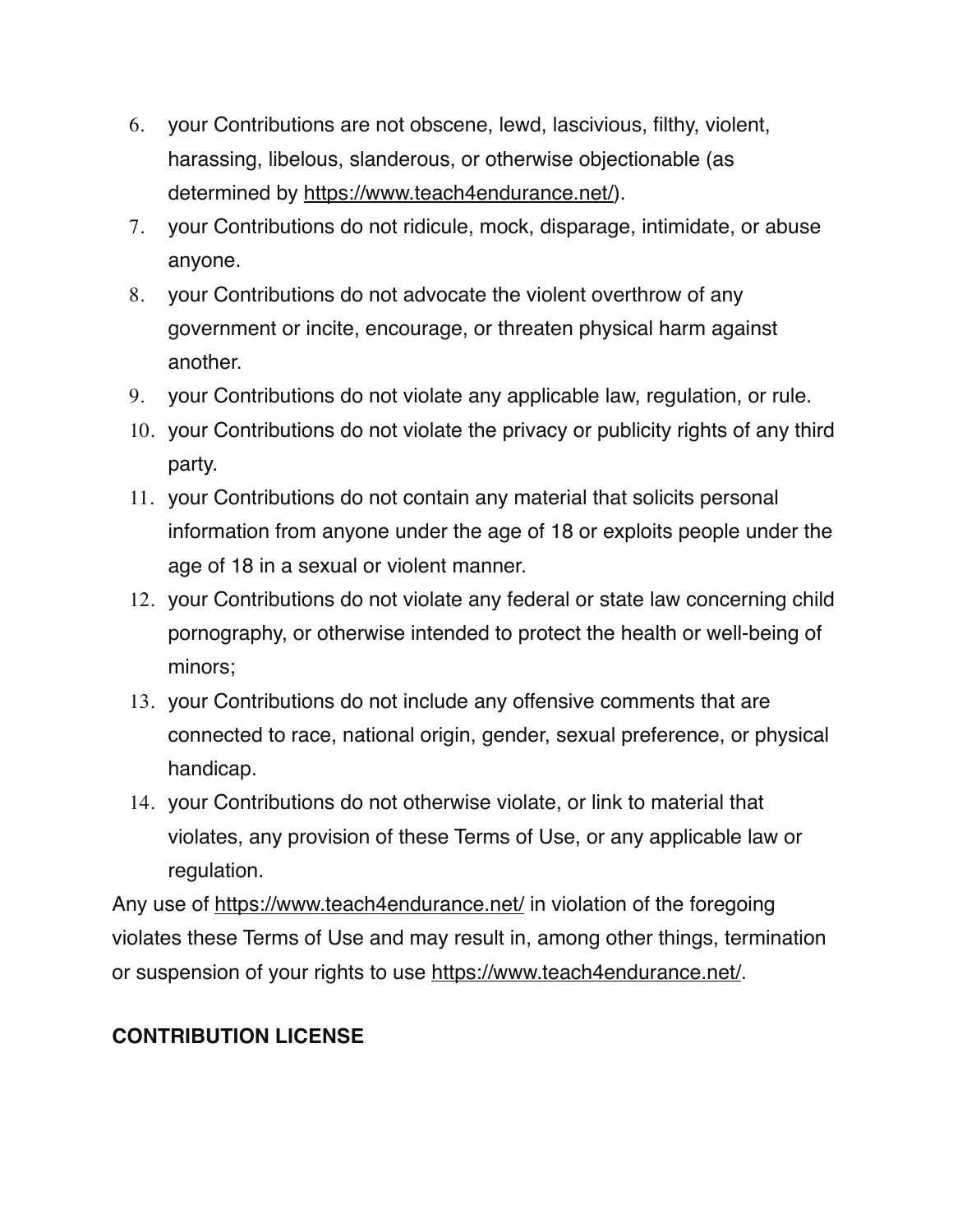By posting your Contributions to any part of <https://www.teach4endurance.net/> [or making Contributions accessible to <https://www.teach4endurance.net/>by linking your account from the Site to any of your social networking accounts], you automatically grant, and you represent and warrant that you have the right to grant, to us an unrestricted, unlimited, irrevocable, perpetual, non-exclusive, transferable, royalty-free, fully-paid, worldwide right, and license to host, use, copy, reproduce, disclose, sell, resell, publish, broadcast, retitle, archive, store, cache, publicly perform, publicly display, reformat, translate, transmit, excerpt (in whole or in part), and distribute such Contributions (including, without limitation, your image and voice) for any purpose, commercial, advertising, or otherwise, and to prepare derivative works of, or incorporate into other works, such Contributions, and grant and authorize sublicenses of the foregoing. The use and distribution may occur in any media formats and through any media channels.

This license will apply to any form, media, or technology now known or hereafter developed, and includes our use of your name, company name, and franchise name, as applicable, and any of the trademarks, service marks, trade names, logos, and personal and commercial images you provide. You waive all moral rights in your Contributions, and you warrant that moral rights have not otherwise been asserted in your Contributions.

<https://www.teach4endurance.net/>does not assert any ownership over your Contributions. You retain full ownership of all of your Contributions and any intellectual property rights or other proprietary rights associated with your Contributions.<https://www.teach4endurance.net/>is not liable for any statements or representations in your Contributions provided by you in any area on [https://](https://www.teach4endurance.net/) [www.teach4endurance.net/](https://www.teach4endurance.net/).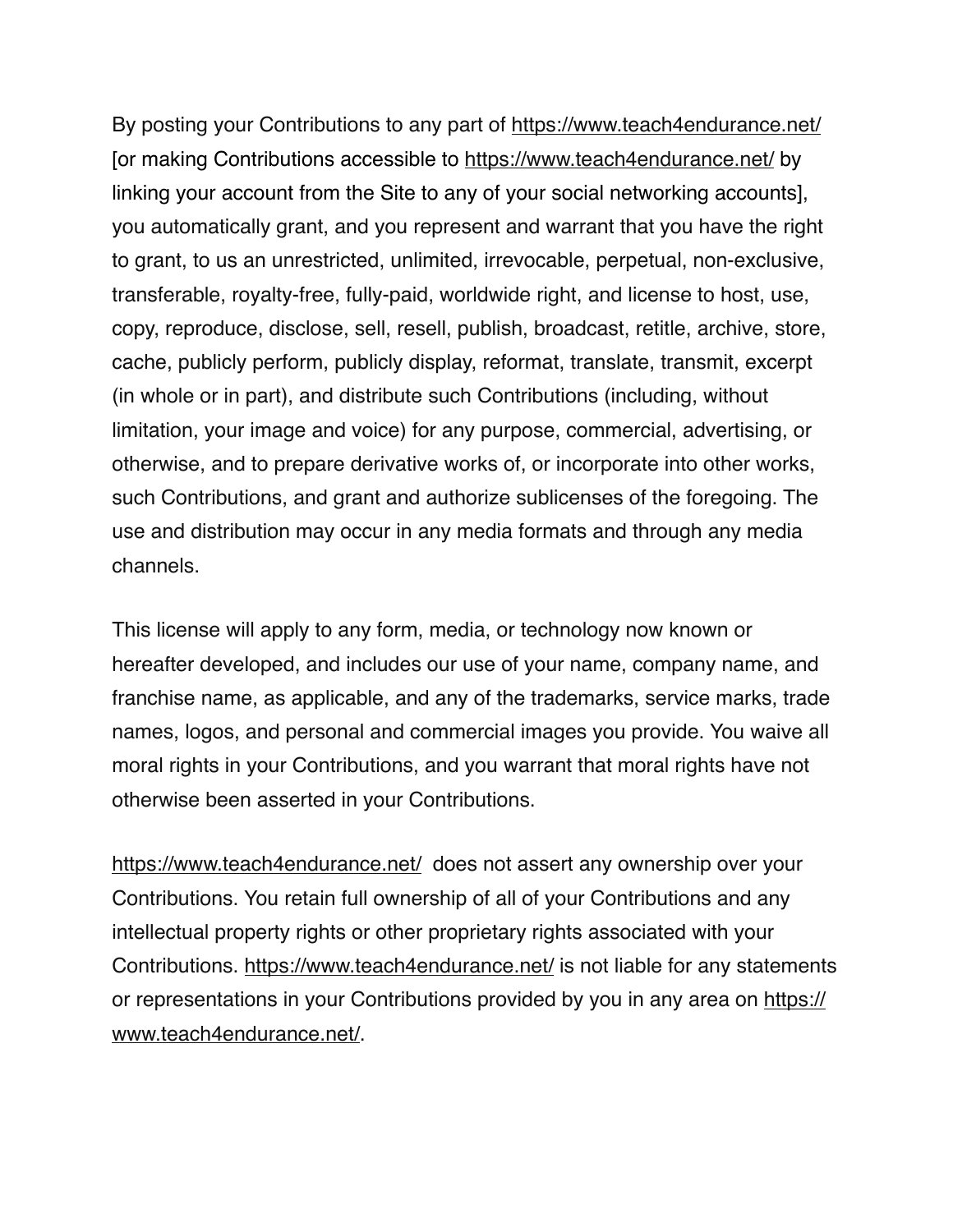You are solely responsible for your Contributions to [https://](https://www.teach4endurance.net/) [www.teach4endurance.net/](https://www.teach4endurance.net/) and you expressly agree to exonerate us from any and all responsibility and to refrain from any legal action against us regarding your Contributions.

We have the right, in our sole and absolute discretion, (1) to edit, redact, or otherwise change any Contributions; (2) to re-categorize any Contributions to place them in more appropriate locations on the Site; and (3) to pre-screen or delete any Contributions at any time and for any reason, without notice. We have no obligation to monitor your Contributions.

# **GUIDELINES FOR REVIEWS**

We may provide you areas on <https://www.teach4endurance.net/>to leave reviews or ratings. When posting a review, you must comply with the following criteria:

(1) you should have firsthand experience with the person/entity being reviewed;

(2) your reviews should not contain offensive profanity, or abusive, racist, offensive, or hate language;

(3) your reviews should not contain discriminatory references based on religion, race, gender, national origin, age, marital status, sexual orientation, or disability;

(4) your reviews should not contain references to illegal activity;

(5) you should not be affiliated with competitors if posting negative reviews;

(6) you should not make any conclusions as to the legality of conduct;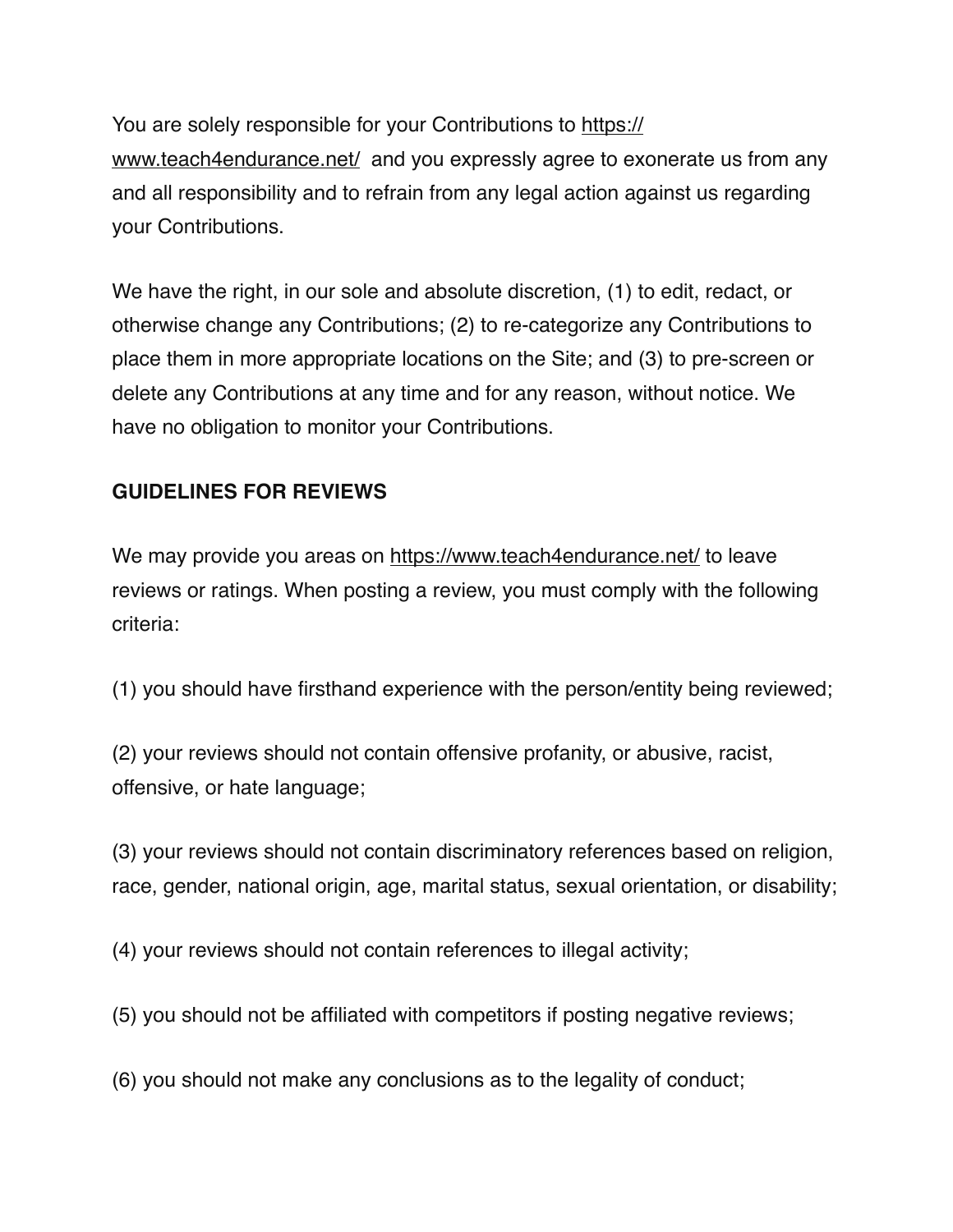(7) you may not post any false or misleading statements;

(8) you may not organize a campaign encouraging others to post reviews, whether positive or negative.

We may accept, reject, or remove reviews in our sole discretion. We have absolutely no obligation to screen reviews or to delete reviews, even if anyone considers reviews objectionable or inaccurate. Reviews are not endorsed by us, and do not necessarily represent our opinions or the views of any of our affiliates or partners.

We do not assume liability for any review or for any claims, liabilities, or losses resulting from any review. By posting a review, you hereby grant to us a perpetual, non-exclusive, worldwide, royalty-free, fully-paid, assignable, and sublicensable right and license to reproduce, modify, translate, transmit by any means, display, perform, and/or distribute all content relating to reviews.

### **MOBILE APPLICATION LICENSE**

#### **Use License**

If you access the Site via a mobile application, then we grant you a revocable, non-exclusive, non-transferable, limited right to install and use the mobile application on wireless electronic devices owned or controlled by you, and to access and use the mobile application on such devices strictly in accordance with the Terms of Use of this mobile application license contained in these Terms of Use.

You shall not: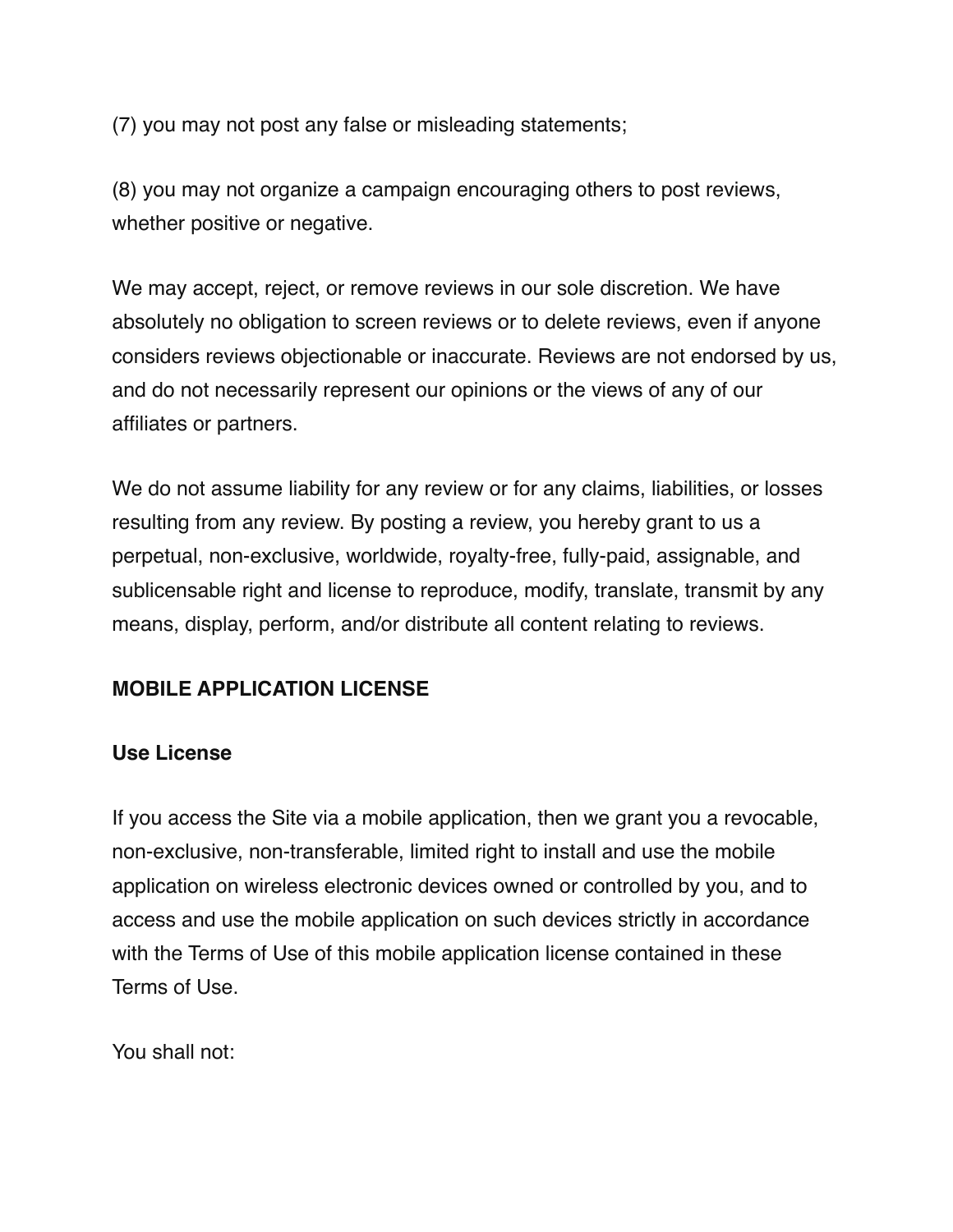(1) decompile, reverse engineer, disassemble, attempt to derive the source code of, or decrypt the application;

(2) make any modification, adaptation, improvement, enhancement, translation, or derivative work from the application;

(3) violate any applicable laws, rules, or regulations in connection with your access or use of the application;

(4) remove, alter, or obscure any proprietary notice (including any notice of copyright or trademark) posted by us or the licensors of the application;

(5) use the application for any revenue generating endeavor, commercial enterprise, or other purpose for which it is not designed or intended;

(6) make the application available over a network or other environment permitting access or use by multiple devices or users at the same time;

(7) use the application for creating a product, service, or software that is, directly or indirectly, competitive with or in any way a substitute for the application;

(8) use the application to send automated queries to any website or to send any unsolicited commercial e-mail;

(9) use any proprietary information or any of our interfaces or our other intellectual property in the design, development, manufacture, licensing, or distribution of any applications, accessories, or devices for use with the application.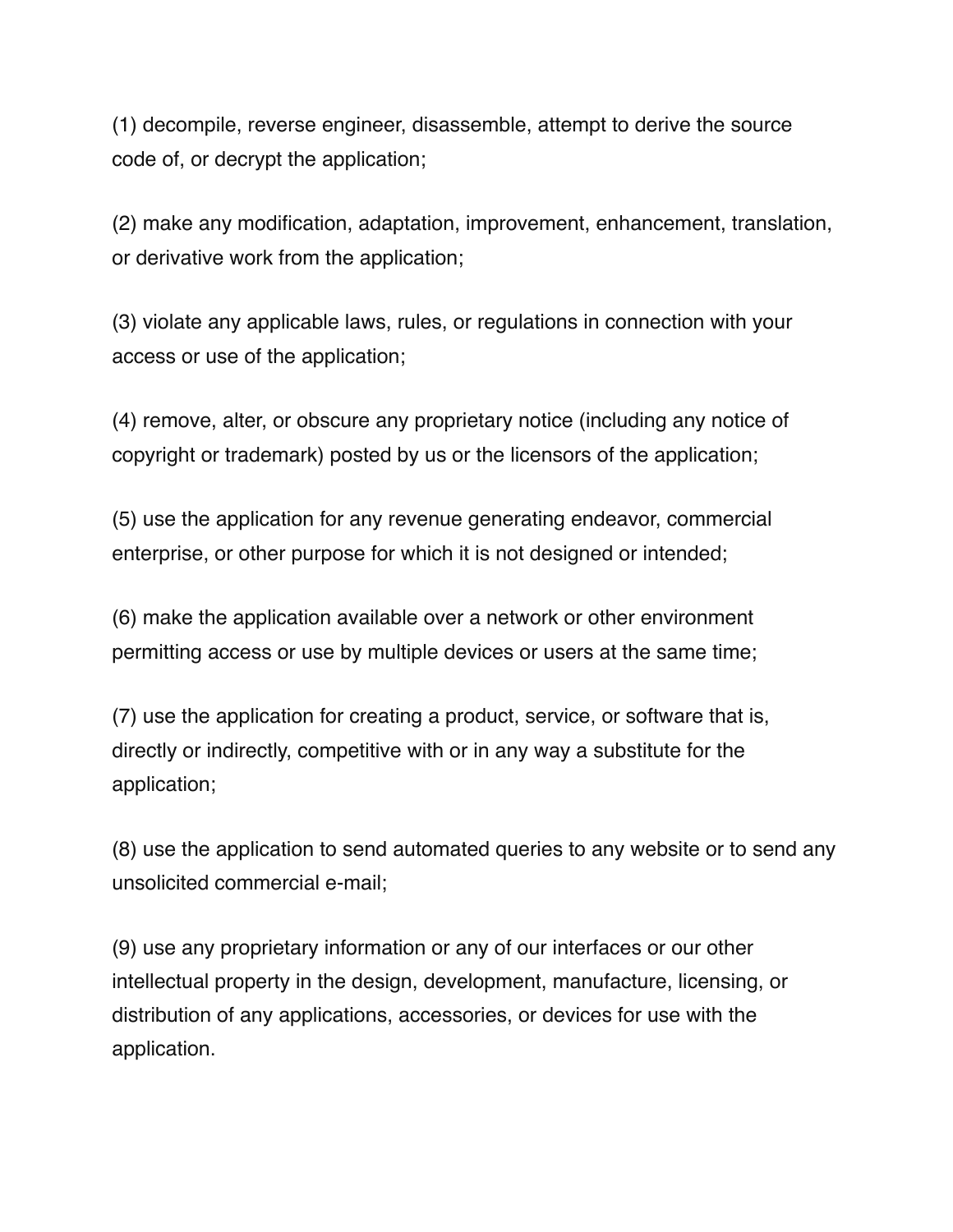### **Apple and Android Devices**

The following terms apply when you use a mobile application obtained from either the Apple Store or Google Play (each an "App Distributor") to access the Site:

(1) the license granted to you for our mobile application is limited to a nontransferable license to use the application on a device that utilizes the Apple iOS or Android operating systems, as applicable, and in accordance with the usage rules set forth in the applicable App Distributor's terms of use;

(2) we are responsible for providing any maintenance and support services with respect to the mobile application as specified in the Terms of Use of this mobile application license contained in these Terms of Use or as otherwise required under applicable law, and you acknowledge that each App Distributor has no obligation whatsoever to furnish any maintenance and support services with respect to the mobile application;

(3) in the event of any failure of the mobile application to conform to any applicable warranty, you may notify the applicable App Distributor, and the App Distributor, in accordance with its terms and policies, may refund the purchase price, if any, paid for the mobile application, and to the maximum extent permitted by applicable law, the App Distributor will have no other warranty obligation whatsoever with respect to the mobile application;

(4) you represent and warrant that (i) you are not located in a country that is subject to a U.S. government embargo, or that has been designated by the U.S. government as a "terrorist supporting" country and (ii) you are not listed on any U.S. government list of prohibited or restricted parties;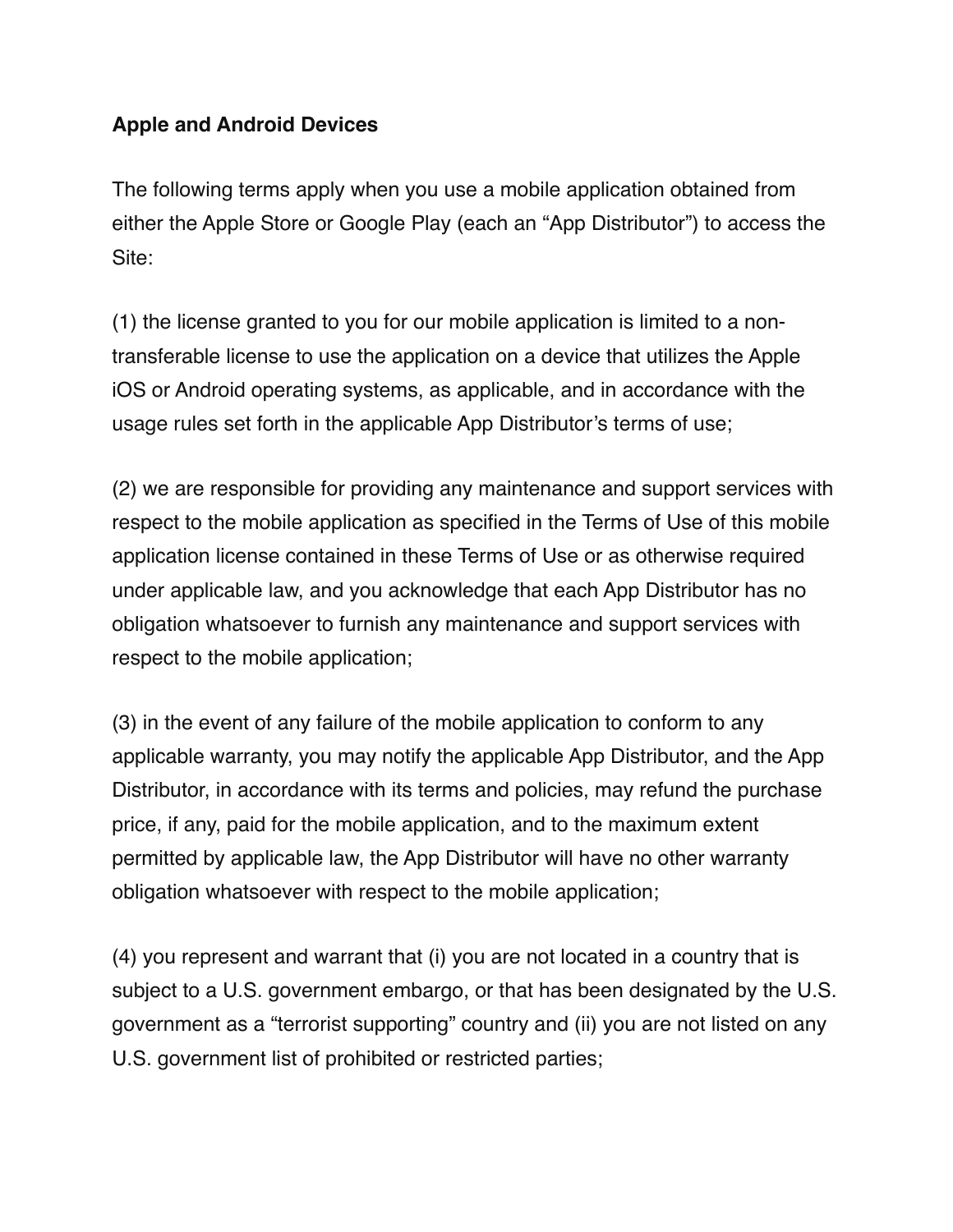(5) you must comply with applicable third-party terms of agreement when using the mobile application, e.g., if you have a VoIP application, then you must not be in violation of their wireless data service agreement when using the mobile application;

6) you acknowledge and agree that the App Distributors are third-party beneficiaries of the Terms of Use in this mobile application license contained in these Terms of Use, and that each App Distributor will have the right (and will be deemed to have accepted the right) to enforce the Terms of Use in this mobile application license contained in these Terms of Use against you as a third-party beneficiary thereof.

## **SOCIAL MEDIA**

As part of the functionality of<https://www.teach4endurance.net/>, you may link your account with online accounts you have with third-party service providers (each such account, a "Third-Party Account") by either: (1) providing your Third-Party Account login information through the Site; or (2) allowing us to access your Third-Party Account, as is permitted under the applicable Terms of Use that govern your use of each Third-Party Account.

You represent and warrant that you are entitled to disclose your Third-Party Account login information to us and/or grant us access to your Third-Party Account, without breach by you of any of the Terms of Use that govern your use of the applicable Third-Party Account, and without obligating us to pay any fees or making us subject to any usage limitations imposed by the third-party service provider of the Third-Party Account.

By granting us access to any Third-Party Accounts, you understand that (1) we may access, make available, and store (if applicable) any content that you have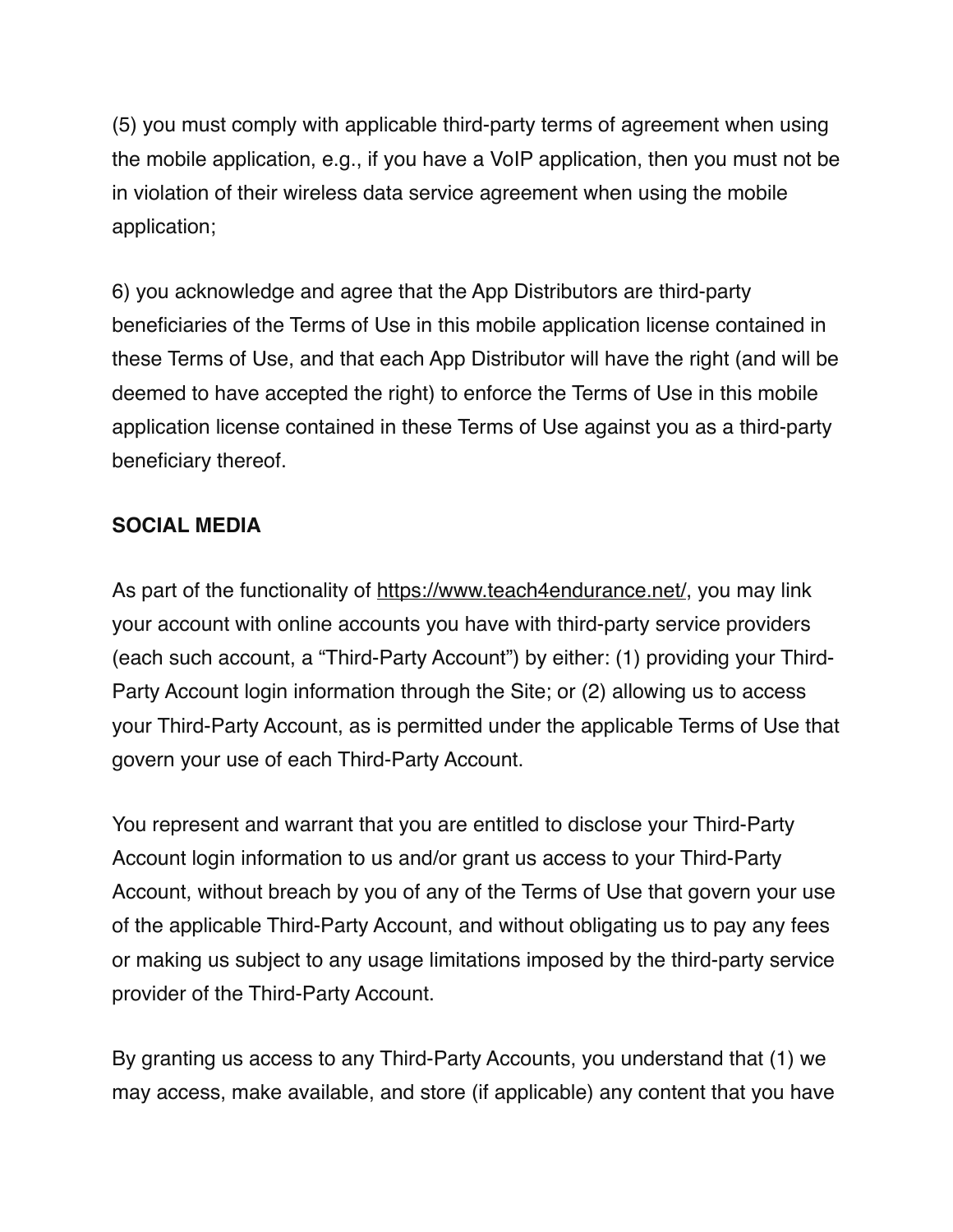provided to and stored in your Third-Party Account (the "Social Network Content") so that it is available on and through the Site via your account, including without limitation any friend lists and (2) we may submit to and receive from your Third-Party Account additional information to the extent you are notified when you link your account with the Third-Party Account.

Depending on the Third-Party Accounts you choose and subject to the privacy settings that you have set in such Third-Party Accounts, personally identifiable information that you post to your Third-Party Accounts may be available on and through your account on the Site.

Please note that if a Third-Party Account or associated service becomes unavailable or our access to such Third-Party Account is terminated by the thirdparty service provider, then Social Network Content may no longer be available on and through the Site. You will have the ability to disable the connection between your account on the Site and your Third-Party Accounts at any time.

PLEASE NOTE THAT YOUR RELATIONSHIP WITH THE THIRD-PARTY SERVICE PROVIDERS ASSOCIATED WITH YOUR THIRD-PARTY ACCOUNTS IS GOVERNED SOLELY BY YOUR AGREEMENT(S) WITH SUCH THIRD-PARTY SERVICE PROVIDERS.

We make no effort to review any Social Network Content for any purpose, including but not limited to, for accuracy, legality, or non-infringement, and we are not responsible for any Social Network Content.

You acknowledge and agree that we may access your email address book associated with a Third-Party Account and your contacts list stored on your mobile device or tablet computer solely for purposes of identifying and informing you of those contacts who have also registered to use the Site.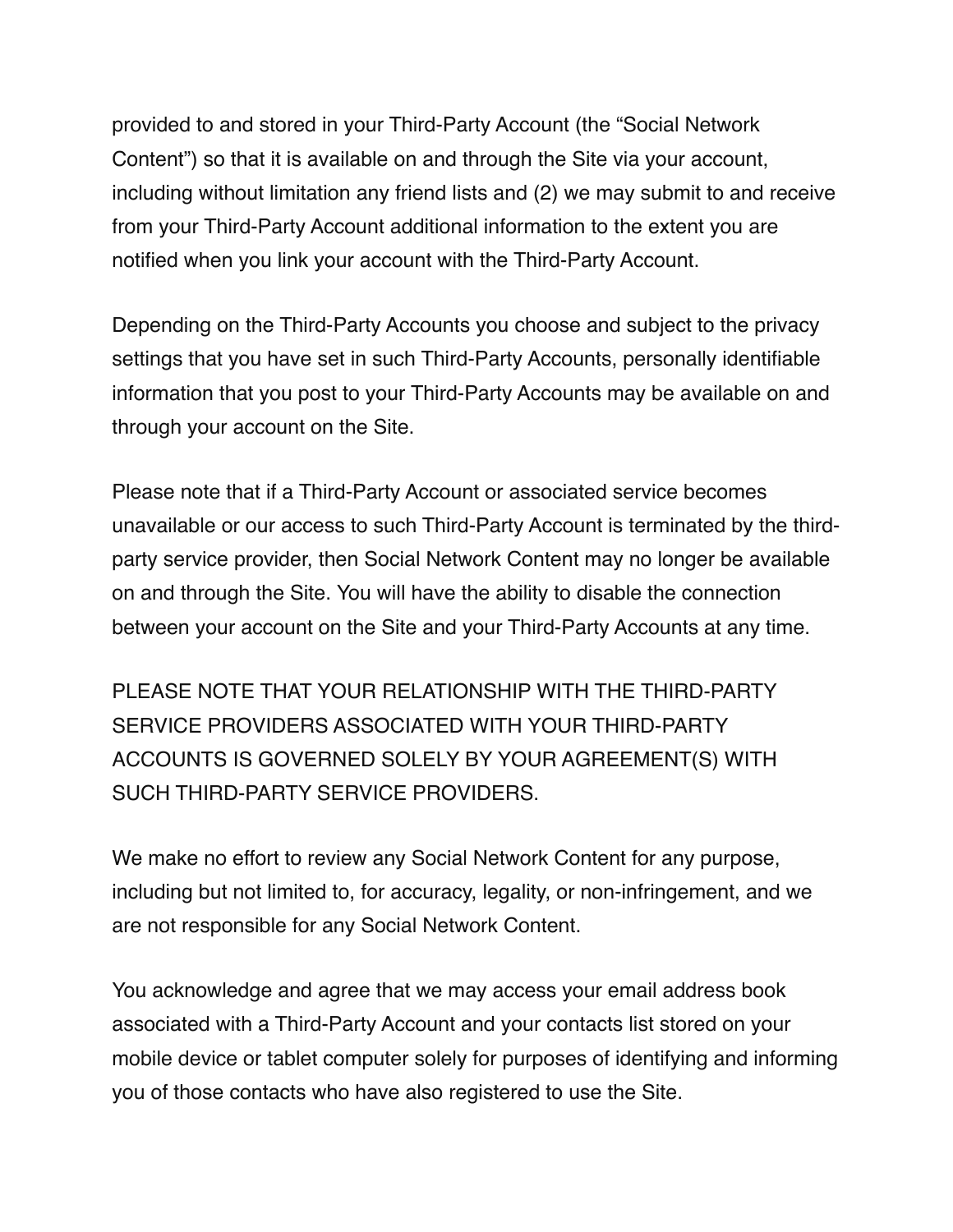You can deactivate the connection between the Site and your Third-Party Account by contacting us using the contact information below or through your account settings (if applicable). We will attempt to delete any information stored on our servers that was obtained through such Third-Party Account, except the username and profile picture that become associated with your account.

## **SUBMISSIONS**

You acknowledge and agree that any questions, comments, suggestions, ideas, feedback, or other information regarding<https://www.teach4endurance.net/> ("Submissions") provided by you to us are non-confidential and shall become our sole property. We shall own exclusive rights, including all intellectual property rights, and shall be entitled to the unrestricted use and dissemination of these Submissions for any lawful purpose, commercial or otherwise, without acknowledgment or compensation to you.

You hereby waive all moral rights to any such Submissions, and you hereby warrant that any such Submissions are original with you or that you have the right to submit such Submissions. You agree there shall be no recourse against us for any alleged or actual infringement or misappropriation of any proprietary right in your Submissions.

# **THIRD-PARTY WEBSITES AND CONTENT**

<https://www.teach4endurance.net/>may contain (or you may be sent via the Site) links to other websites ("Third-Party Websites") as well as articles, photographs, text, graphics, pictures, designs, music, sound, video, information, applications, software, and other content or items belonging to or originating from third parties ("Third-Party Content").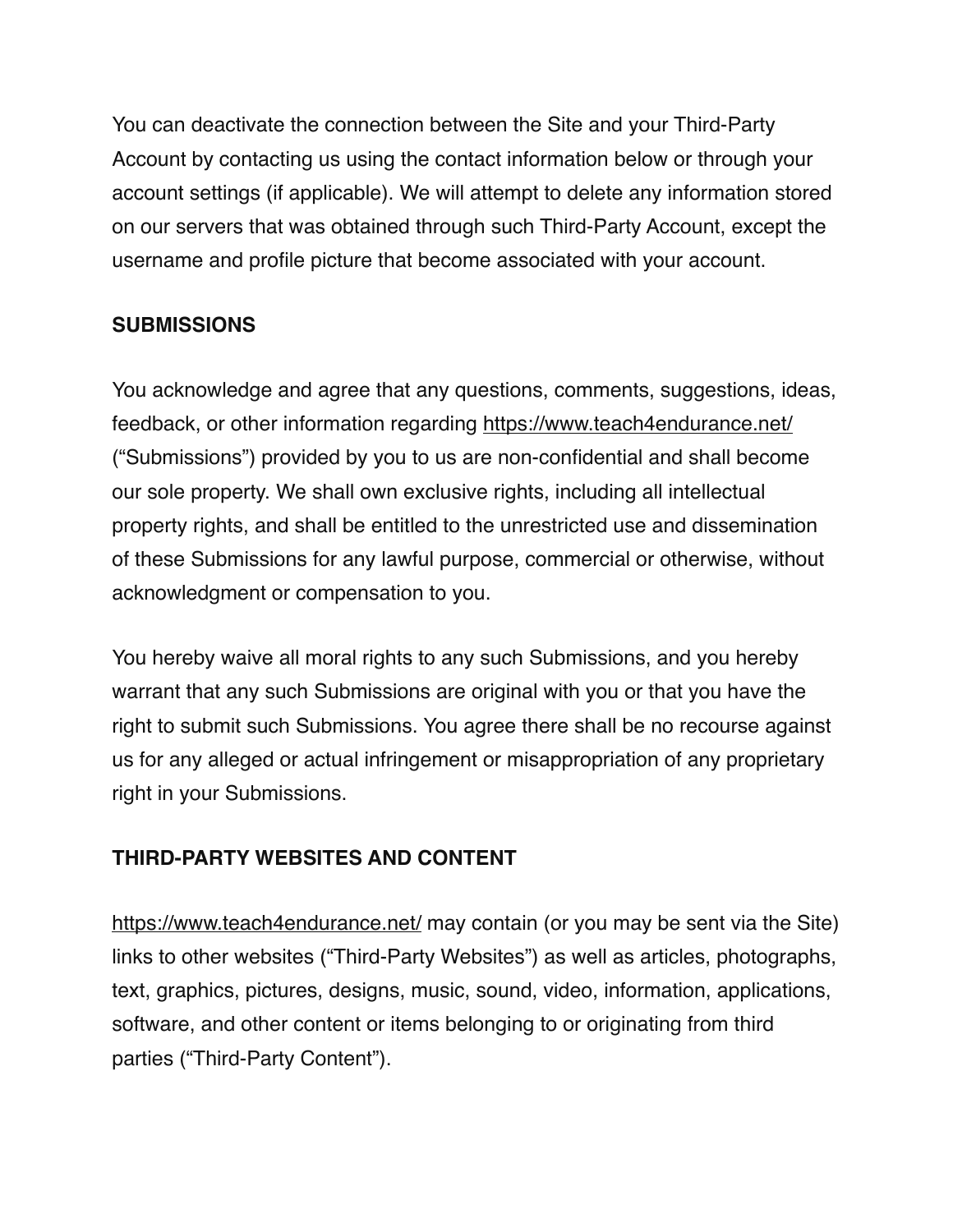Such Third-Party Websites and Third-Party Content are not investigated, monitored, or checked for accuracy, appropriateness, or completeness by us, and we are not responsible for any Third-Party Websites accessed through the Site or any Third-Party Content posted on, available through, or installed from the Site, including the content, accuracy, offensiveness, opinions, reliability, privacy practices, or other policies of or contained in the Third-Party Websites or the Third-Party Content.

Inclusion of, linking to, or permitting the use or installation of any Third-Party Websites or any Third-Party Content does not imply approval or endorsement thereof by us. If you decide to leave the Site and access the Third-Party Websites or to use or install any Third-Party Content, you do so at your own risk, and you should be aware these Terms of Use no longer govern.

You should review the applicable terms and policies, including privacy and data gathering practices, of any website to which you navigate from the Site or relating to any applications you use or install from the Site. Any purchases you make through Third-Party Websites will be through other websites and from other companies, and we take no responsibility whatsoever in relation to such purchases which are exclusively between you and the applicable third party.

You agree and acknowledge that we do not endorse the products or services offered on Third-Party Websites and you shall hold us harmless from any harm caused by your purchase of such products or services. Additionally, you shall hold us harmless from any losses sustained by you or harm caused to you relating to or resulting in any way from any Third-Party Content or any contact with Third-Party Websites.

#### **ADVERTISERS**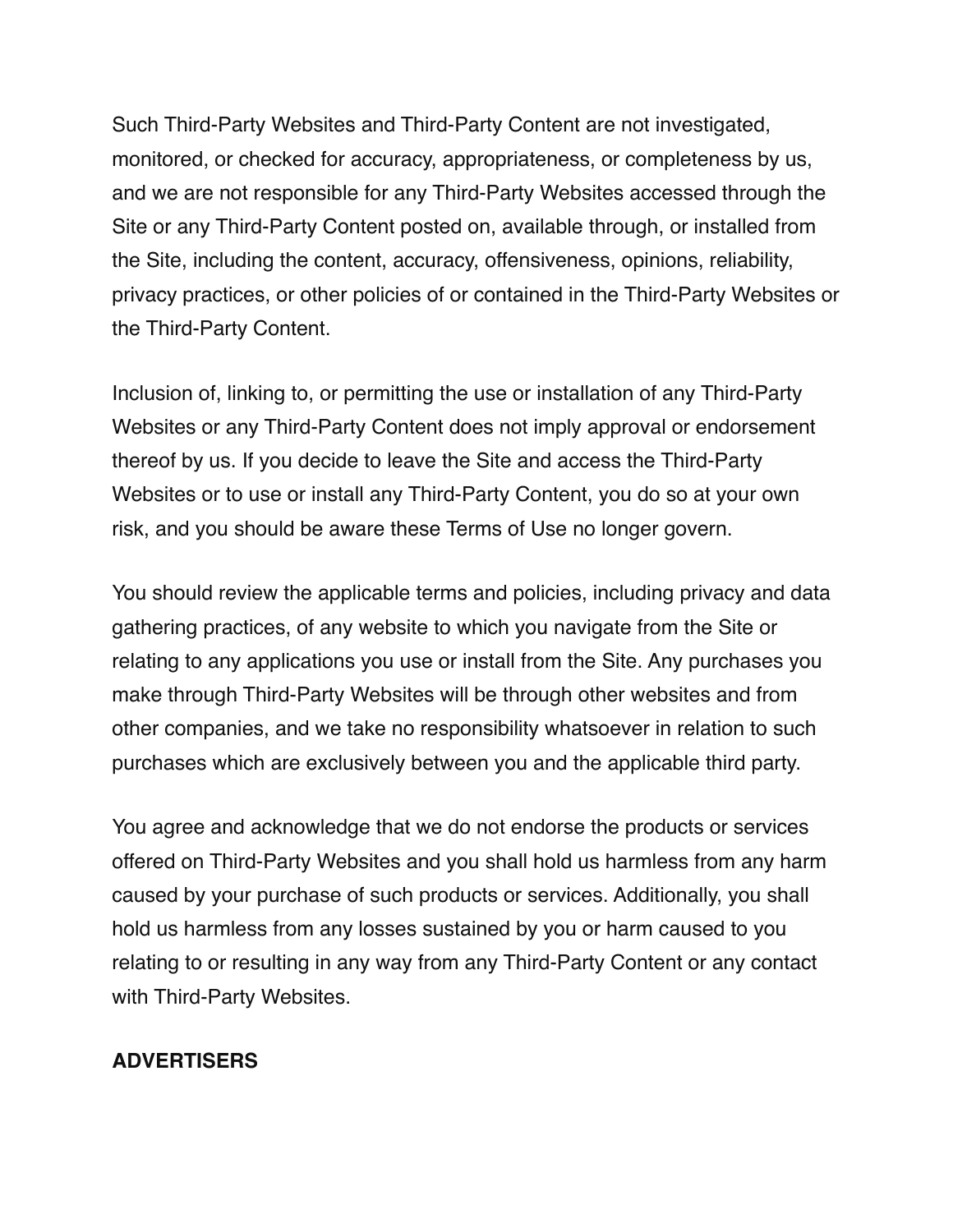We allow advertisers to display their advertisements and other information in certain areas of the Site, such as sidebar advertisements or banner advertisements. If you are an advertiser, you shall take full responsibility for any advertisements you place on <https://www.teach4endurance.net/>and any services provided on <https://www.teach4endurance.net/>or products sold through those advertisements.

Further, as an advertiser, you warrant and represent that you possess all rights and authority to place advertisements on<https://www.teach4endurance.net/>, including, but not limited to, intellectual property rights, publicity rights, and contractual rights.

As an advertiser, you agree that such advertisements are subject to our Digital Millennium Copyright Act ("DMCA") Notice and Policy provisions as described below, and you understand and agree there will be no refund or other compensation for DMCA takedown-related issues. We simply provide the space to place such advertisements, and we have no other relationship with advertisers.

#### **SITE MANAGEMENT**

We reserve the right, but not the obligation, to:

(1) monitor the Site for violations of these Terms of Use;

(2) take appropriate legal action against anyone who, in our sole discretion, violates the law or these Terms of Use, including without limitation, reporting such user to law enforcement authorities;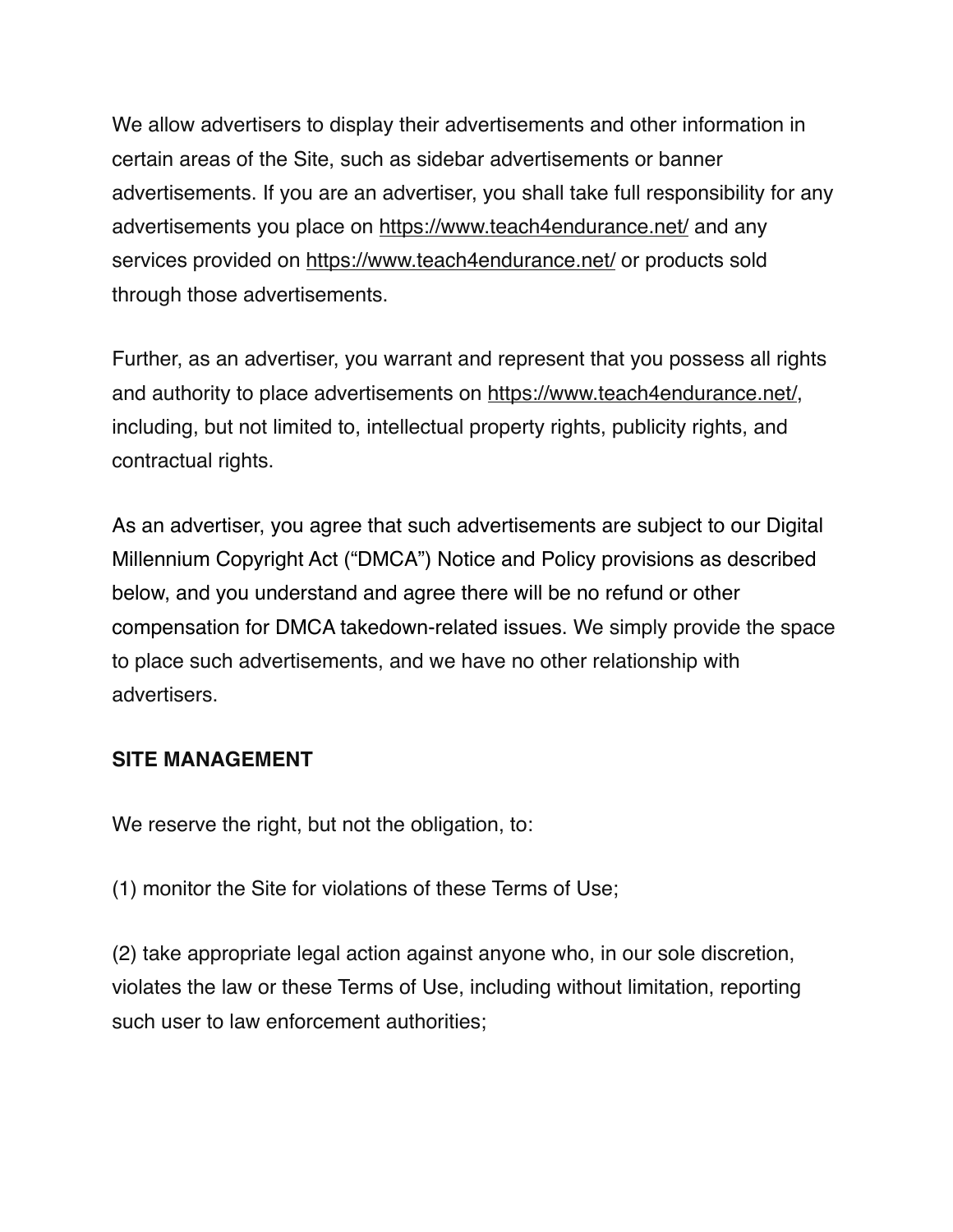(3) in our sole discretion and without limitation, refuse, restrict access to, limit the availability of, or disable (to the extent technologically feasible) any of your Contributions or any portion thereof;

(4) in our sole discretion and without limitation, notice, or liability, to remove from <https://www.teach4endurance.net/>or otherwise disable all files and content that are excessive in size or are in any way burdensome to our systems;

(5) otherwise manage<https://www.teach4endurance.net/> in a manner designed to protect our rights and property and to facilitate the proper functioning of the Site.

## **PRIVACY POLICY**

We care about data privacy and security. Please review our Privacy Policy posted on the <https://www.teach4endurance.net/>. By using [https://](https://www.teach4endurance.net/) [www.teach4endurance.net/](https://www.teach4endurance.net/), you agree to be bound by our Privacy Policy, which is incorporated into these Terms of Use. Please be advised [https://](https://www.teach4endurance.net/) [www.teach4endurance.net/](https://www.teach4endurance.net/) is hosted in the United States.

If you access <https://www.teach4endurance.net/>from the European Union, Asia, or any other region of the world with laws or other requirements governing personal data collection, use, or disclosure that differ from applicable laws in the United States, then through your continued use of [https://](https://www.teach4endurance.net/) [www.teach4endurance.net/](https://www.teach4endurance.net/), you are transferring your data to the United States, and you expressly consent to have your data transferred to and processed in the United States.

Further, we do not knowingly accept, request, or solicit information from children or knowingly market to children. Therefore, in accordance with the U.S.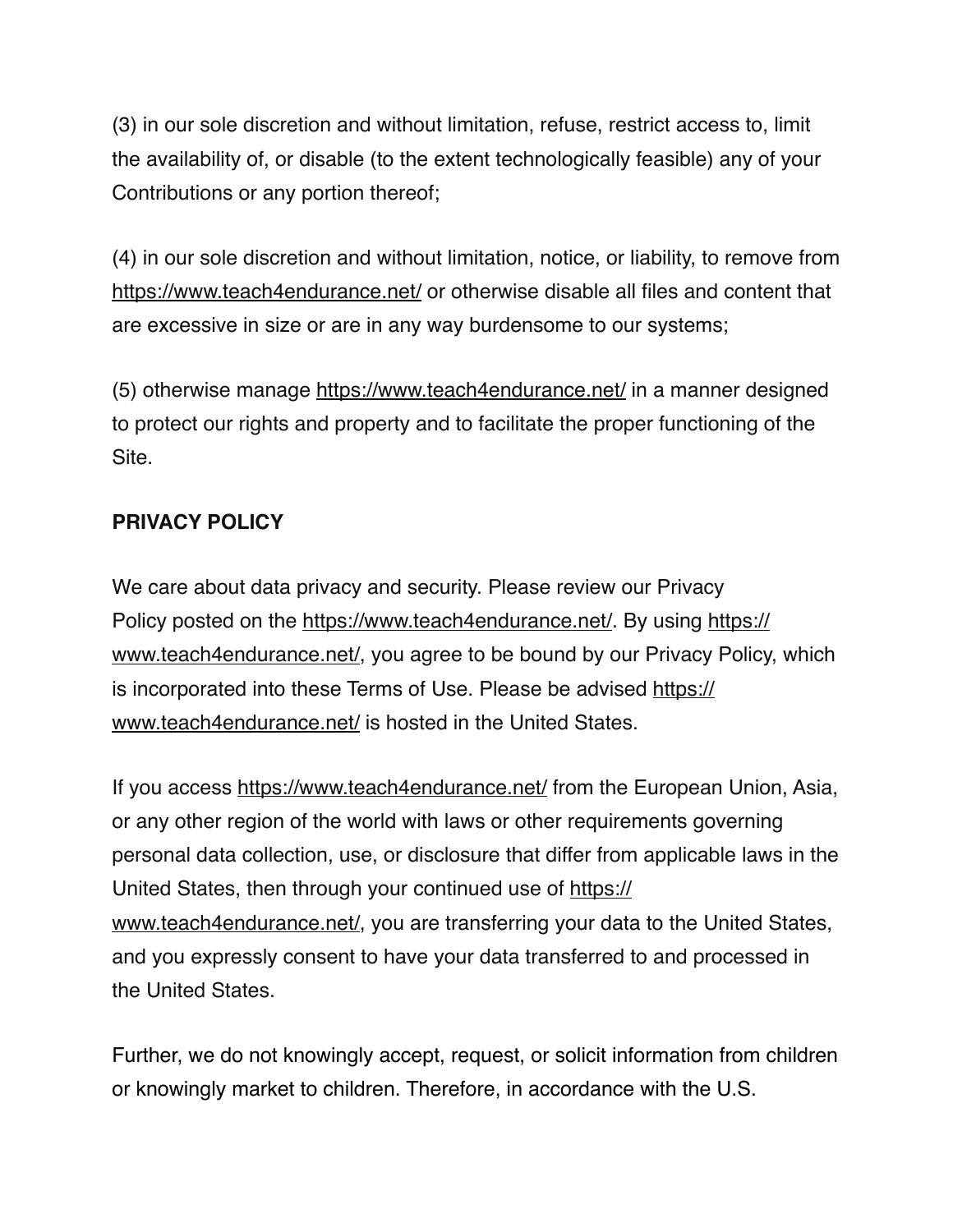Children's Online Privacy Protection Act, if we receive actual knowledge that anyone under the age of 13 has provided personal information to us without the requisite and verifiable parental consent, we will delete that information from the Site as quickly as is reasonably practical.

# **DIGITAL MILLENNIUM COPYRIGHT ACT (DMCA) NOTICE AND POLICY**

### **Notifications**

We respect the intellectual property rights of others. If you believe that any material available on or through <https://www.teach4endurance.net/> infringes upon any copyright you own or control, please immediately notify our Designated Copyright Agent using the contact information provided below (a "Notification").

A copy of your Notification will be sent to the person who posted or stored the material addressed in the Notification. Please be advised that pursuant to federal law you may be held liable for damages if you make material misrepresentations in a Notification. Thus, if you are not sure that material located on or linked to by<https://www.teach4endurance.net/> infringes your copyright, you should consider first contacting an attorney.

All Notifications should meet the requirements of DMCA 17 U.S.C. § 512(c)(3) and include the following information:

(1) A physical or electronic signature of a person authorized to act on behalf of the owner of an exclusive right that is allegedly infringed;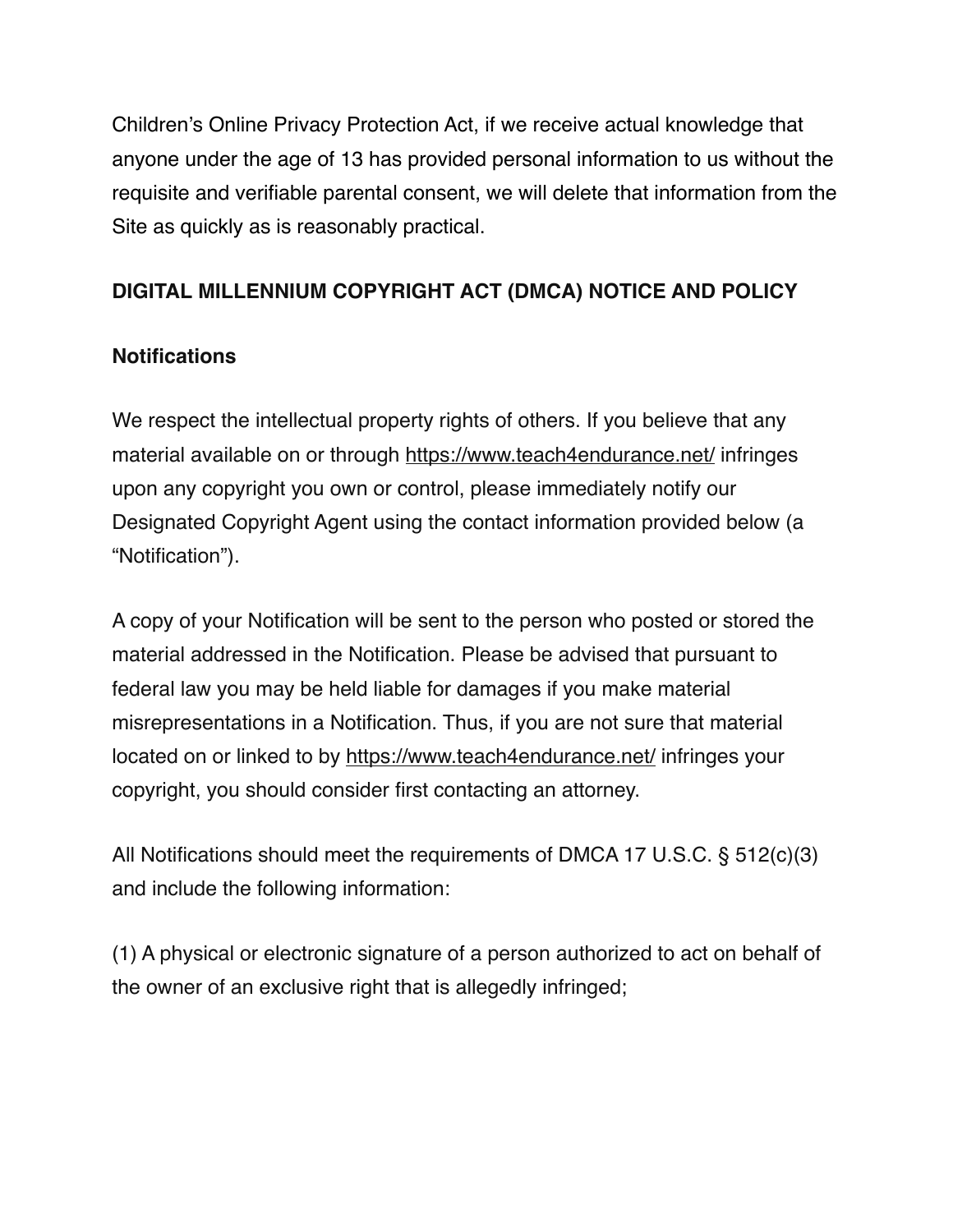(2) identification of the copyrighted work claimed to have been infringed, or, if multiple copyrighted works on the Site are covered by the Notification, a representative list of such works on [https://www.teach4endurance.net/;](https://www.teach4endurance.net/) 

(3) identification of the material that is claimed to be infringing or to be the subject of infringing activity and that is to be removed or access to which is to be disabled, and information reasonably sufficient to permit us to locate the material;

(4) information reasonably sufficient to permit us to contact the complaining party, such as an address, telephone number, and, if available, an email address at which the complaining party may be contacted;

(5) a statement that the complaining party has a good faith belief that use of the material in the manner complained of is not authorized by the copyright owner, its agent, or the law;

(6) a statement that the information in the notification is accurate, and under penalty of perjury, that the complaining party is authorized to act on behalf of the owner of an exclusive right that is allegedly infringed upon.

### **Counter Notification**

If you believe your own copyrighted material has been removed from [https://](https://www.teach4endurance.net/) [www.teach4endurance.net/](https://www.teach4endurance.net/) as a result of a mistake or misidentification, you may submit a written counter notification to our Designated Copyright Agent using the contact information provided below (a "Counter Notification").

To be an effective Counter Notification under the DMCA, your Counter Notification must include substantially the following: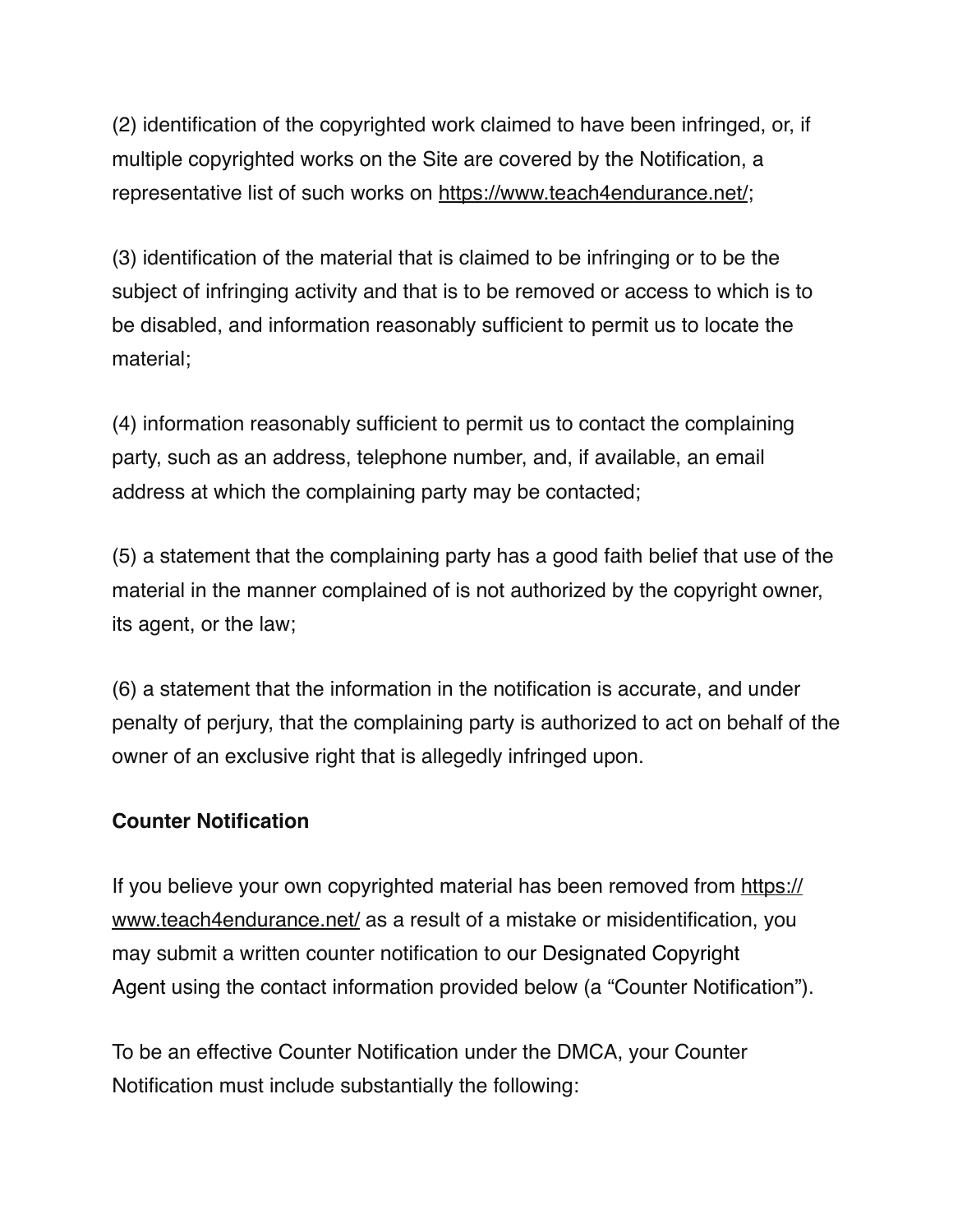(1) identification of the material that has been removed or disabled and the location at which the material appeared before it was removed or disabled;

(2) a statement that you consent to the jurisdiction of the Federal District Court in which your address is located, or if your address is outside the United States, for any judicial district in which we are located;

(3) a statement that you will accept service of process from the party that filed the Notification or the party's agent;

(4) your name, address, and telephone number;

(5) a statement under penalty of perjury that you have a good faith belief that the material in question was removed or disabled as a result of a mistake or misidentification of the material to be removed or disabled;

(6) your physical or electronic signature.

If you send us a valid, written Counter Notification meeting the requirements described above, we will restore your removed or disabled material, unless we first receive notice from the party filing the Notification informing us that such party has filed a court action to restrain you from engaging in infringing activity related to the material in question.

Please note that if you materially misrepresent that the disabled or removed content was removed by mistake or misidentification, you may be liable for damages, including costs and attorney's fees. Filing a false Counter Notification constitutes perjury.

Designated Copyright Agent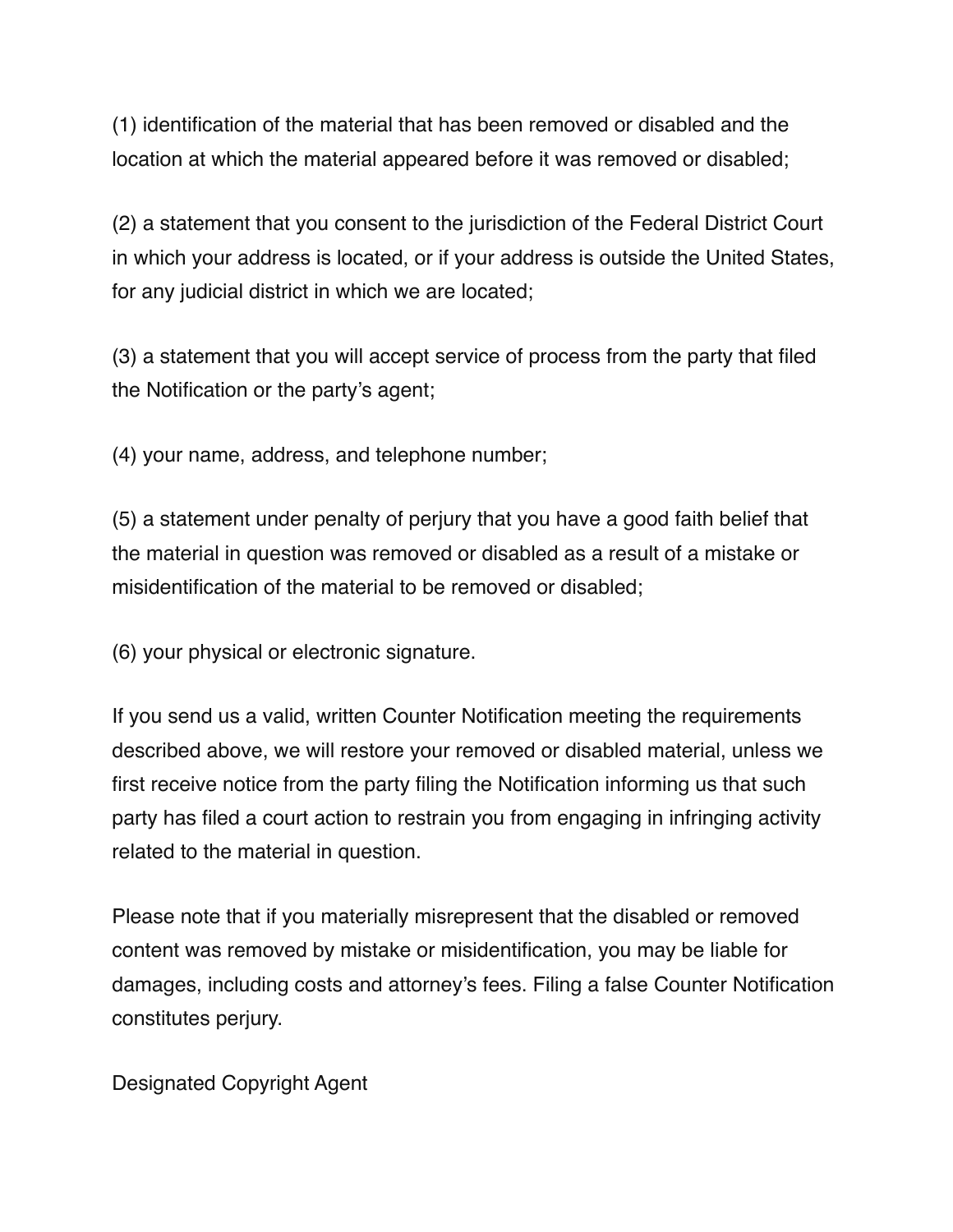Brian Dalton

Attn: Copyright Agent

bdalton@teach4endurance.net

### **COPYRIGHT INFRINGEMENTS**

We respect the intellectual property rights of others. If you believe that any material available on or through <https://www.teach4endurance.net/> infringes upon any copyright you own or control, please immediately notify us using the contact information provided below (a "Notification"). A copy of your Notification will be sent to the person who posted or stored the material addressed in the Notification.

Please be advised that pursuant to federal law you may be held liable for damages if you make material misrepresentations in a Notification. Thus, if you are not sure that material located on or linked to by [https://](https://www.teach4endurance.net/) [www.teach4endurance.net/](https://www.teach4endurance.net/) infringes your copyright, you should consider first contacting an attorney.

#### **TERM AND TERMINATION**

These Terms of Use shall remain in full force and effect while you use [https://](https://www.teach4endurance.net/) [www.teach4endurance.net/](https://www.teach4endurance.net/). WITHOUT LIMITING ANY OTHER PROVISION OF THESE TERMS OF USE, WE RESERVE THE RIGHT TO, IN OUR SOLE DISCRETION AND WITHOUT NOTICE OR LIABILITY, DENY ACCESS TO AND USE OF THE SITE (INCLUDING BLOCKING CERTAIN IP ADDRESSES), TO ANY PERSON FOR ANY REASON OR FOR NO REASON, INCLUDING WITHOUT LIMITATION FOR BREACH OF ANY REPRESENTATION,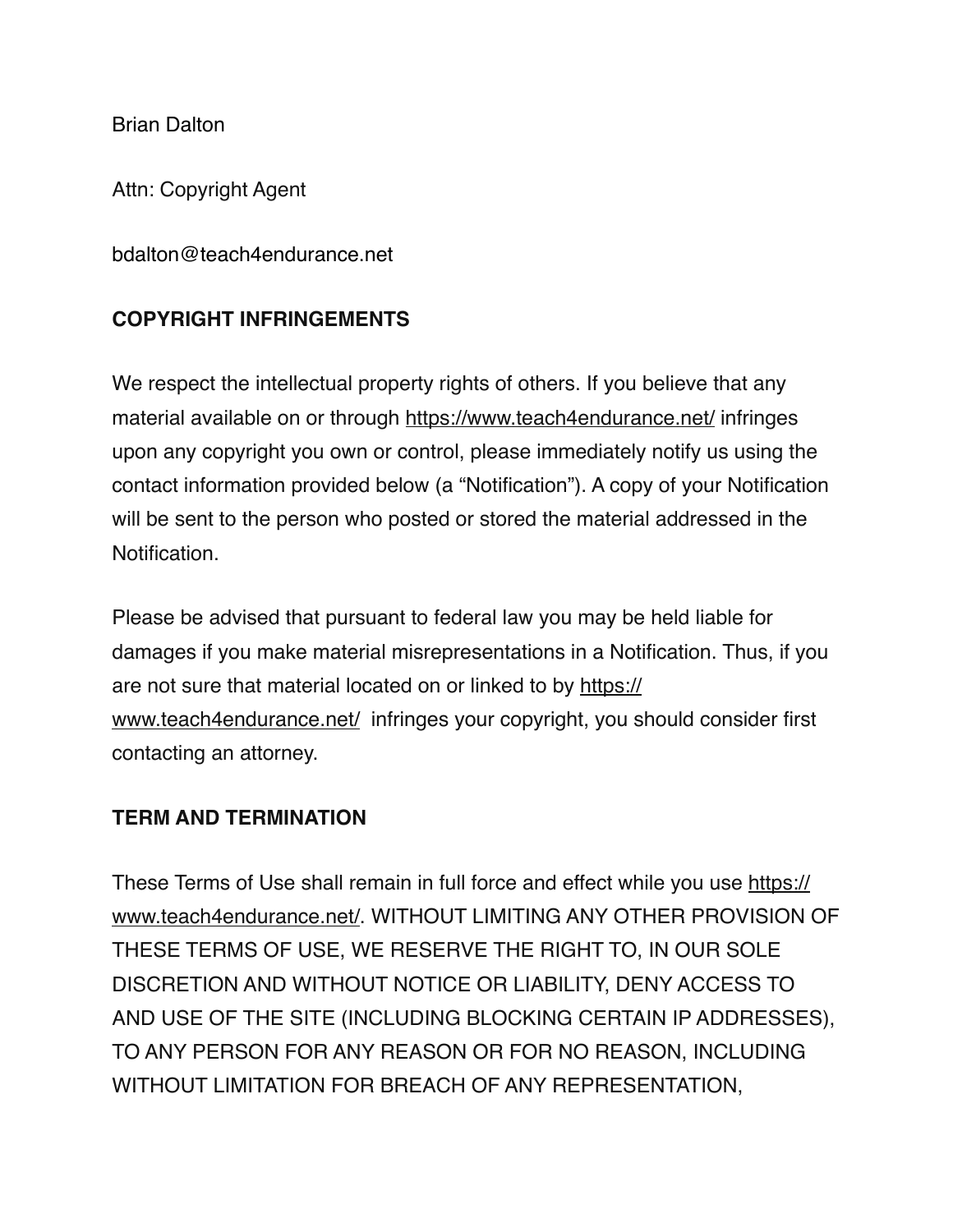WARRANTY, OR COVENANT CONTAINED IN THESE TERMS OF USE OR OF ANY APPLICABLE LAW OR REGULATION. WE MAY TERMINATE YOUR USE OR PARTICIPATION IN THE SITE OR DELETE YOUR ACCOUNT AND ANY CONTENT OR INFORMATION THAT YOU POSTED AT ANY TIME, WITHOUT WARNING, IN OUR SOLE DISCRETION.

If we terminate or suspend your account for any reason, you are prohibited from registering and creating a new account under your name, a fake or borrowed name, or the name of any third party, even if you may be acting on behalf of the third party.

In addition to terminating or suspending your account, we reserve the right to take appropriate legal action, including without limitation pursuing civil, criminal, and injunctive redress.

# **MODIFICATIONS AND INTERRUPTIONS**

We reserve the right to change, modify, or remove the contents of [https://](https://www.teach4endurance.net/) [www.teach4endurance.net/](https://www.teach4endurance.net/) at any time or for any reason at our sole discretion without notice. However, we have no obligation to update any information on [https://www.teach4endurance.net/.](https://www.teach4endurance.net/) We also reserve the right to modify or discontinue all or part of <https://www.teach4endurance.net/>without notice at any time.

We will not be liable to you or any third party for any modification, price change, suspension, or discontinuance of [https://www.teach4endurance.net/.](https://www.teach4endurance.net/) 

We cannot guarantee <https://www.teach4endurance.net/>will be available at all times. We may experience hardware, software, or other problems or need to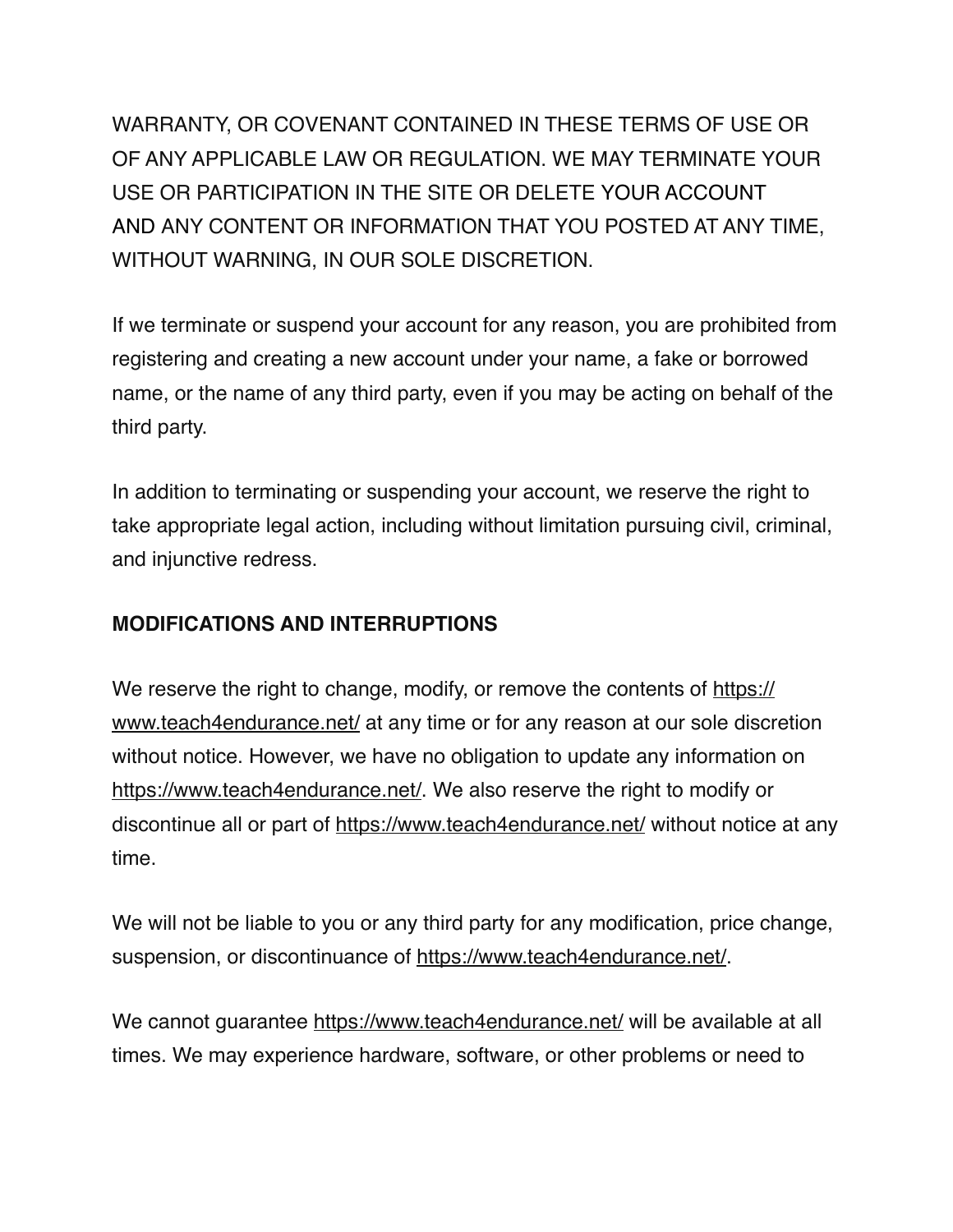perform maintenance related to [https://www.teach4endurance.net/,](https://www.teach4endurance.net/) resulting in interruptions, delays, or errors.

We reserve the right to change, revise, update, suspend, discontinue, or otherwise modify <https://www.teach4endurance.net/>at any time or for any reason without notice to you. You agree that we have no liability whatsoever for any loss, damage, or inconvenience caused by your inability to access or use <https://www.teach4endurance.net/>during any downtime or discontinuance of [https://www.teach4endurance.net/.](https://www.teach4endurance.net/) 

Nothing in these Terms of Use will be construed to obligate us to maintain and support <https://www.teach4endurance.net/>or to supply any corrections, updates, or releases in connection therewith.

### **GOVERNING LAW**

These Terms of Use and your use of<https://www.teach4endurance.net/> are governed by and construed in accordance with the laws of the State of Michigan applicable to agreements made and to be entirely performed within the State/ Commonwealth of Michigan, without regard to its conflict of law principles.

#### **DISPUTE RESOLUTION**

**Option 1:** Any legal action of whatever nature brought by either you or us (collectively, the "Parties" and individually, a "Party") shall be commenced or prosecuted in the state and federal courts located in Oakland County, Michigan, and the Parties hereby consent to, and waive all defenses of lack of personal jurisdiction and forum non conveniens with respect to venue and jurisdiction in such state and federal courts.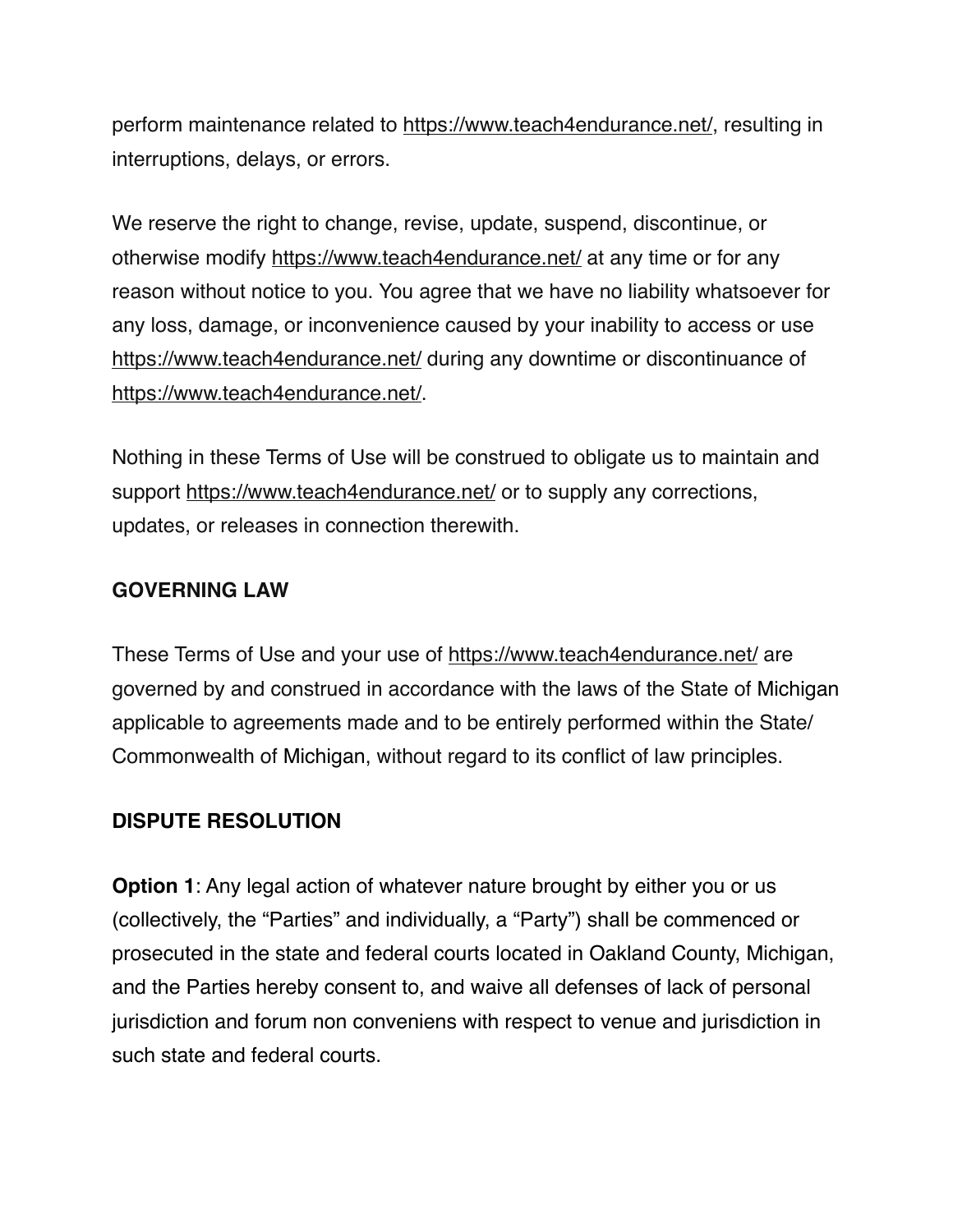Application of the United Nations Convention on Contracts for the International Sale of Goods and the Uniform Computer Information Transaction Act (UCITA) are excluded from these Terms of Use. In no event shall any claim, action, or proceeding brought by either Party related in any way to [https://](https://www.teach4endurance.net/) [www.teach4endurance.net/](https://www.teach4endurance.net/) be commenced more than 1 year after the cause of action arose.

# **Option 2: Informal Negotiations**

To expedite resolution and control the cost of any dispute, controversy, or claim related to these Terms of Use (each a "Dispute" and collectively, the "Disputes") brought by either you or us (individually, a "Party" and collectively, the "Parties"), the Parties agree to first attempt to negotiate any Dispute (except those Disputes expressly provided below) informally for at least 30 days before initiating arbitration. Such informal negotiations commence upon written notice from one Party to the other Party.

# **Binding Arbitration**

If the Parties are unable to resolve a Dispute through informal negotiations, the Dispute (except those Disputes expressly excluded below) will be finally and exclusively resolved by binding arbitration. YOU UNDERSTAND THAT WITHOUT THIS PROVISION, YOU WOULD HAVE THE RIGHT TO SUE IN COURT AND HAVE A JURY TRIAL.

The arbitration shall be commenced and conducted under the Commercial Arbitration Rules of the American Arbitration Association ("AAA") and, where appropriate, the AAA's Supplementary Procedures for Consumer Related Disputes ("AAA Consumer Rules"), both of which are available at the AAA website [www.adr.org](https://www.adr.org/).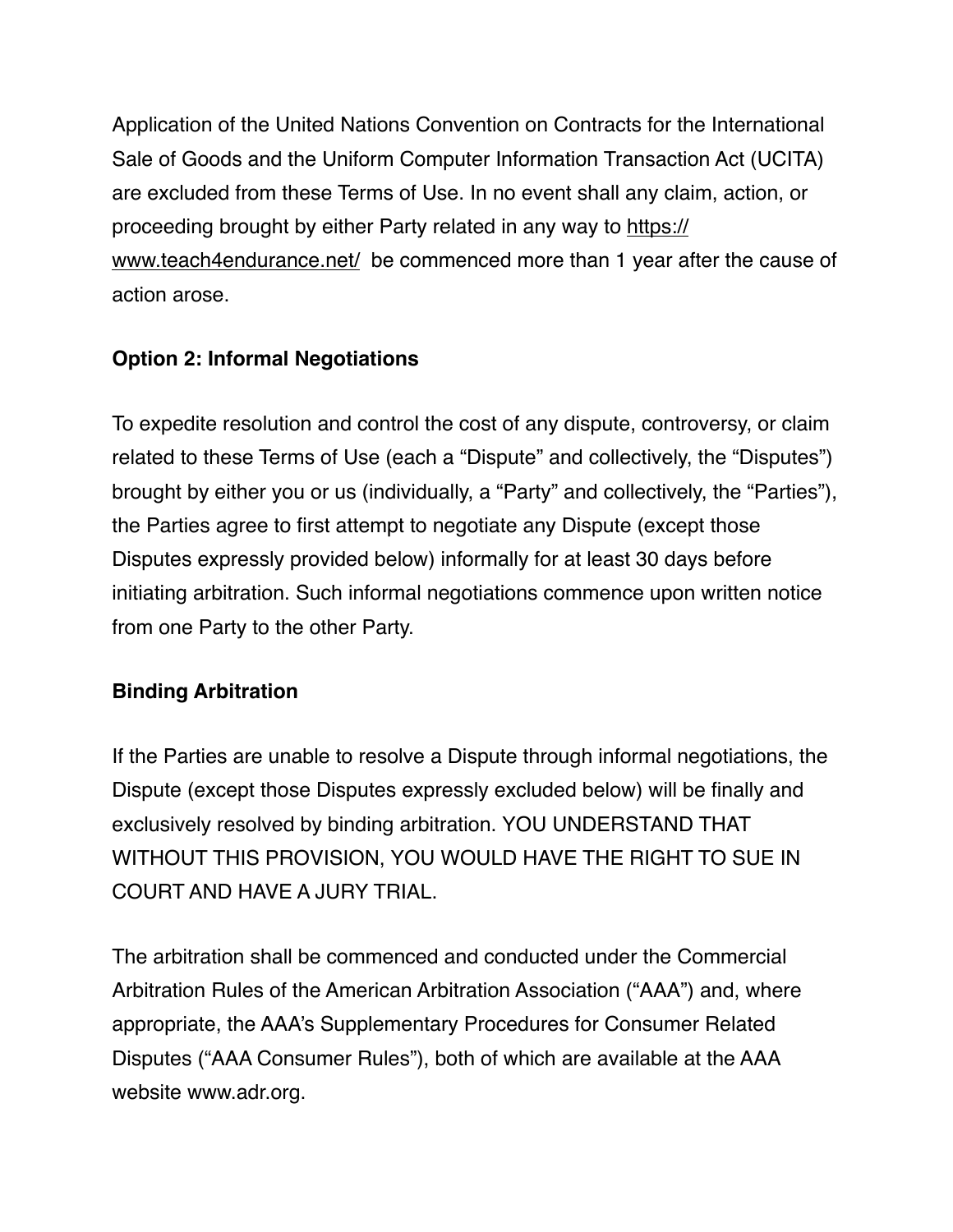Your arbitration fees and your share of arbitrator compensation shall be governed by the AAA Consumer Rules and, where appropriate, limited by the AAA Consumer Rules.

The arbitration may be conducted in person, through the submission of documents, by phone, or online. The arbitrator will make a decision in writing, but need not provide a statement of reasons unless requested by either Party.

The arbitrator must follow applicable law, and any award may be challenged if the arbitrator fails to do so. Except where otherwise required by the applicable AAA rules or applicable law, the arbitration will take place in Oakland County, Michigan.

Except as otherwise provided herein, the Parties may litigate in court to compel arbitration, stay proceedings pending arbitration, or to confirm, modify, vacate, or enter judgment on the award entered by the arbitrator.

If for any reason, a Dispute proceeds in court rather than arbitration, the Dispute shall be commenced or prosecuted in the state and federal courts located in Oakland County, Michigan, and the Parties hereby consent to, and waive all defenses of lack of personal jurisdiction, and forum non conveniens with respect to venue and jurisdiction in such state and federal courts.

Application of the United Nations Convention on Contracts for the International Sale of Goods and the the Uniform Computer Information Transaction Act (UCITA) are excluded from these Terms of Use.

In no event shall any Dispute brought by either Party related in any way to <thttps://www.teach4endurance.net/>be commenced more than 1 year after the cause of action arose. If this provision is found to be illegal or unenforceable,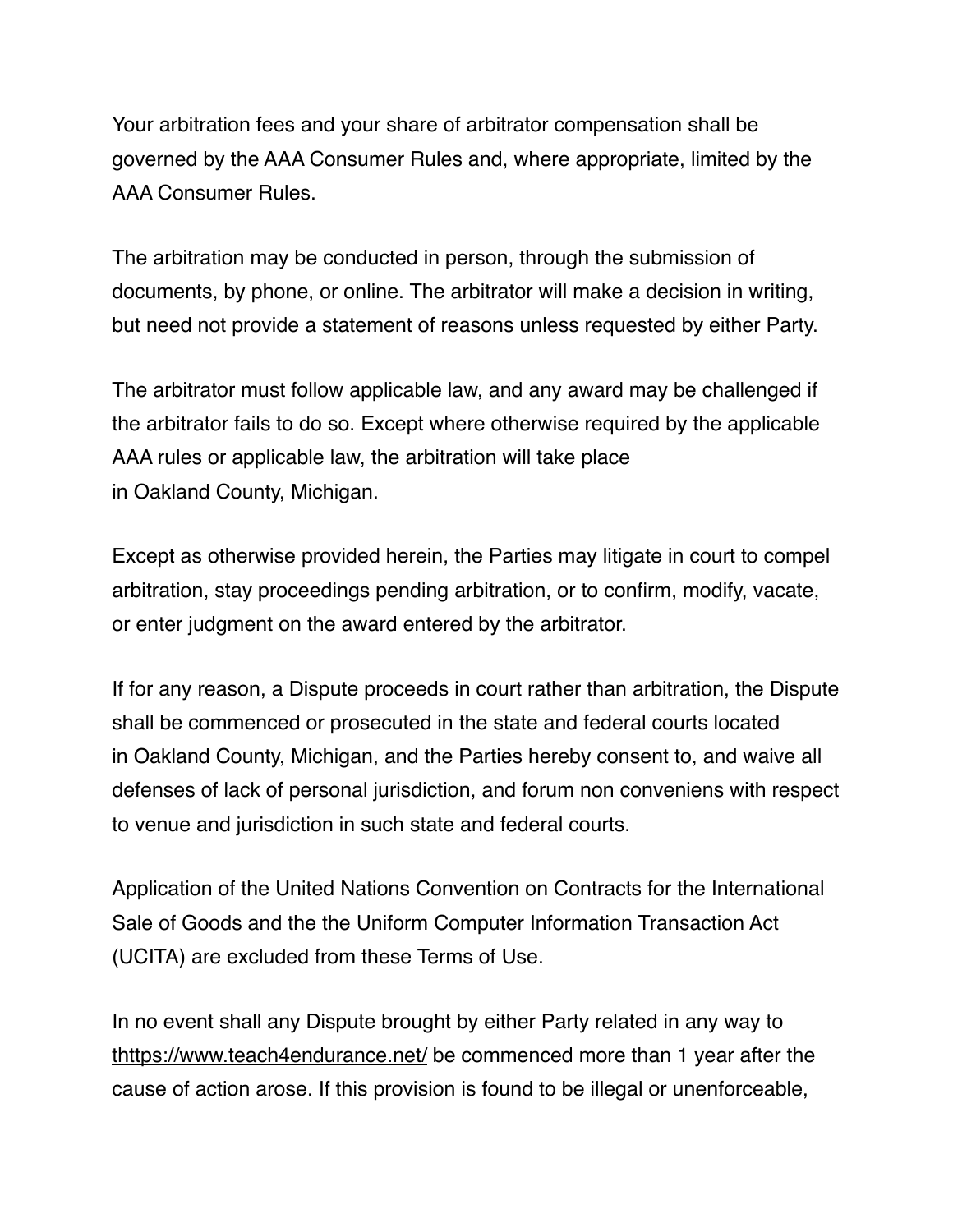then neither Party will elect to arbitrate any Dispute falling within that portion of this provision found to be illegal or unenforceable and such Dispute shall be decided by a court of competent jurisdiction within the courts listed for jurisdiction above, and the Parties agree to submit to the personal jurisdiction of that court.

## **Option 3: Binding Arbitration**

To expedite resolution and control the cost of any dispute, controversy or claim related to these Terms of Use (each a "Dispute" and collectively, "Disputes"), any Dispute brought by either you or us (individually, a "Party" and collectively, the "Parties") shall be finally and exclusively resolved by binding arbitration.

YOU UNDERSTAND THAT WITHOUT THIS PROVISION, YOU WOULD HAVE THE RIGHT TO SUE IN COURT AND HAVE A JURY TRIAL. The arbitration shall be commenced and conducted under the Commercial Arbitration Rules of the American Arbitration Association ("AAA") and, where appropriate, the AAA's Supplementary Procedures for Consumer Related Disputes ("AAA Consumer Rules"), both of which are available at the AAA website [www.adr.org](https://www.adr.org/).

Your arbitration fees and your share of arbitrator compensation shall be governed by the AAA Consumer Rules and, where appropriate, limited by the AAA Consumer Rules.

The arbitration may be conducted in person, through the submission of documents, by phone, or online. The arbitrator will make a decision in writing, but need not provide a statement of reasons unless requested by either Party. The arbitrator must follow applicable law, and any award may be challenged if the arbitrator fails to do so.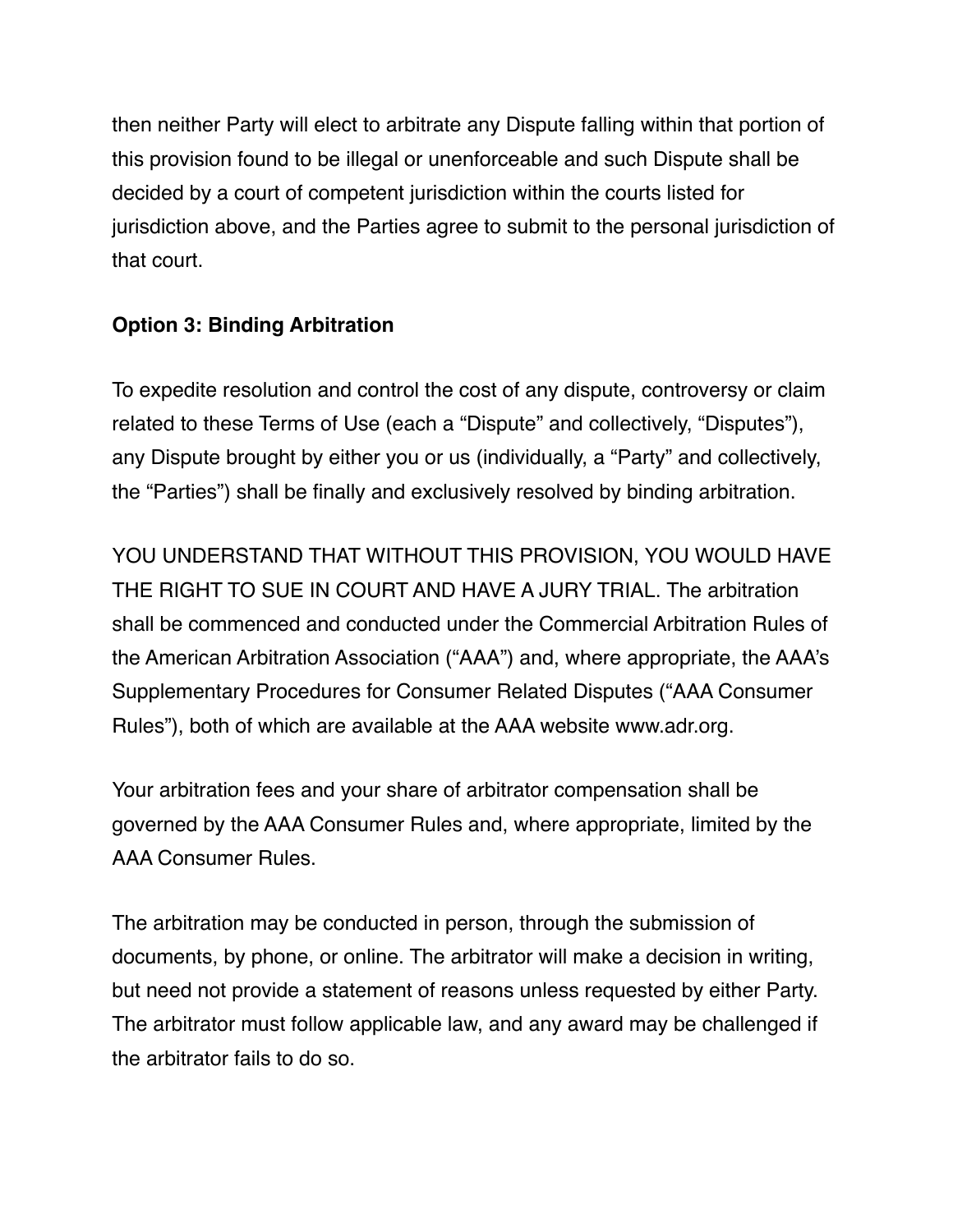Except where otherwise required by the applicable AAA rules or applicable law, the arbitration will take place in Oakland County, Michigan. Except as otherwise provided herein, the Parties may litigate in court to compel arbitration, stay proceedings pending arbitration, or to confirm, modify, vacate, or enter judgment on the award entered by the arbitrator.

If for any reason, a Dispute proceeds in court rather than arbitration, the Dispute shall be commenced or prosecuted in the state and federal courts located in Oakland County, Michigan, and the Parties hereby consent to, and waive all defenses of lack of, personal jurisdiction, and forum non conveniens with respect to venue and jurisdiction in such state and federal courts.

Application of the United Nations Convention on Contracts for the International Sale of Goods and the Uniform Computer Information Transaction Act (UCITA) are excluded from these Terms of Use. In no event shall any Dispute brought by either Party related in any way to the Site or Services be commenced more than 1 year after the cause of action arose.

If this provision is found to be illegal or unenforceable, then neither Party will elect to arbitrate any Dispute falling within that portion of this provision found to be illegal or unenforceable and such Dispute shall be decided by a court of competent jurisdiction within the courts listed for jurisdiction above, and the Parties agree to submit to the personal jurisdiction of that court.

### **Option 2/Option 3: Restrictions**

The Parties agree that any arbitration shall be limited to the Dispute between the Parties individually. To the full extent permitted by law, (a) no arbitration shall be joined with any other proceeding; (b) there is no right or authority for any Dispute to be arbitrated on a class-action basis or to utilize class action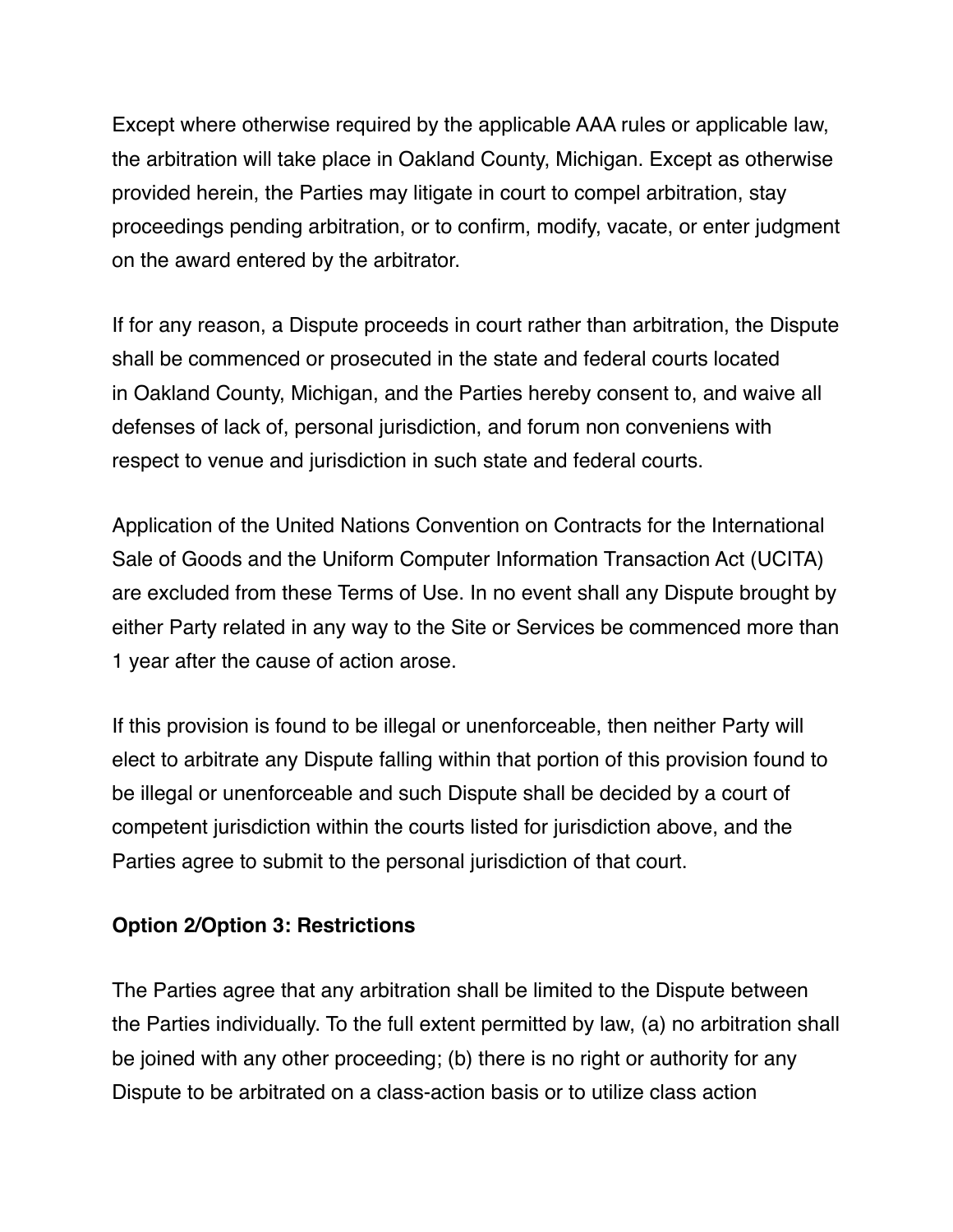procedures; and (c) there is no right or authority for any Dispute to be brought in a purported representative capacity on behalf of the general public or any other persons.

# **Option 2/Option 3: Exceptions to [Informal Negotiations and] Arbitration**

The Parties agree that the following Disputes are not subject to the above provisions concerning [informal negotiations and] binding arbitration: (a) any Disputes seeking to enforce or protect, or concerning the validity of, any of the intellectual property rights of a Party; (b) any Dispute related to, or arising from, allegations of theft, piracy, invasion of privacy, or unauthorized use; and (c) any claim for injunctive relief.

If this provision is found to be illegal or unenforceable, then neither Party will elect to arbitrate any Dispute falling within that portion of this provision found to be illegal or unenforceable and such Dispute shall be decided by a court of competent jurisdiction within the courts listed for jurisdiction above, and the Parties agree to submit to the personal jurisdiction of that court.

# **CORRECTIONS**

There may be information on the Site that contains typographical errors, inaccuracies, or omissions that may relate to [https://www.teach4endurance.net/,](https://www.teach4endurance.net/) including descriptions, pricing, availability, and various other information. We reserve the right to correct any errors, inaccuracies, or omissions and to change or update the information on <https://www.teach4endurance.net/>at any time, without prior notice.

# **DISCLAIMER**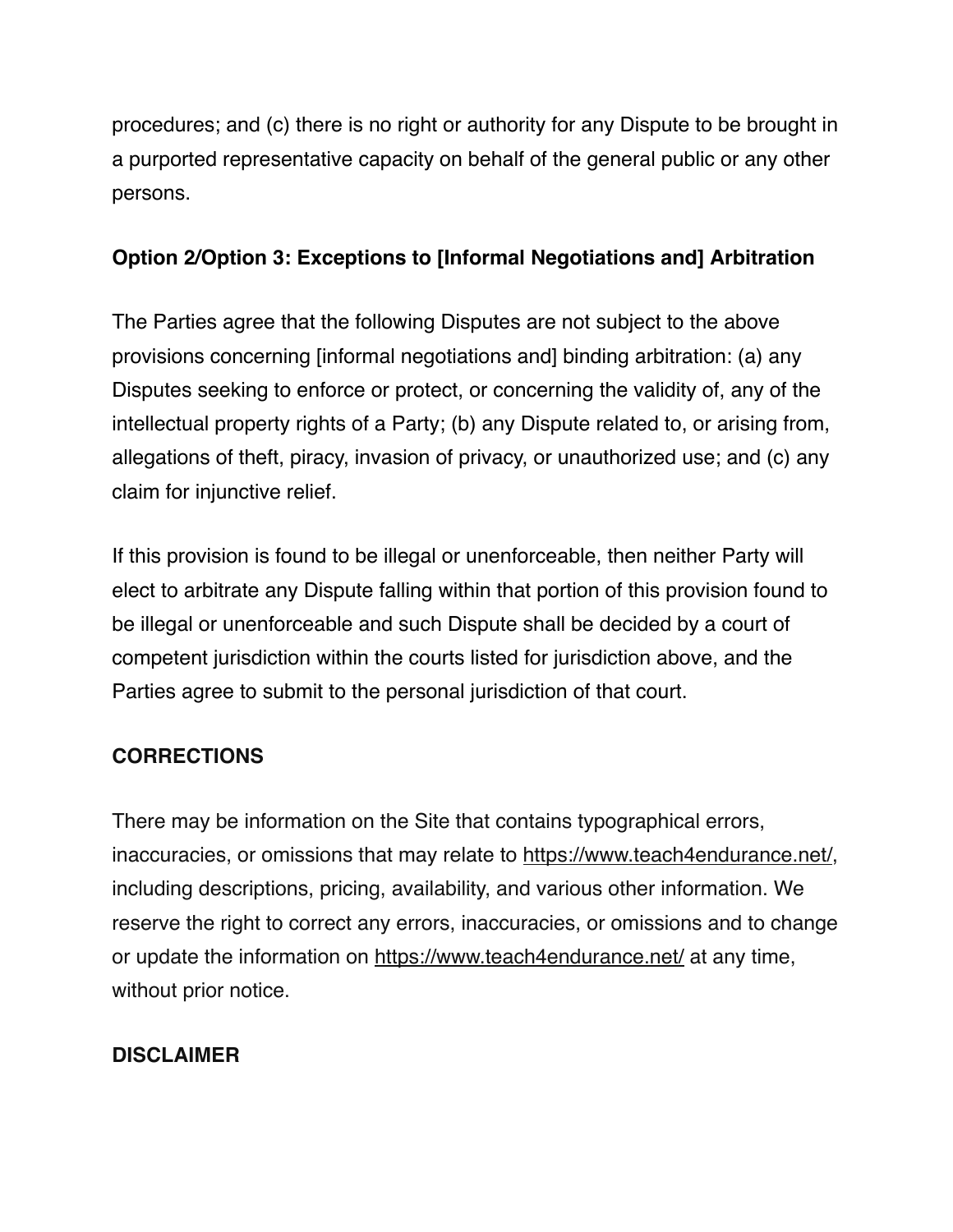<https://www.teach4endurance.net/>IS PROVIDED ON AN AS-IS AND AS-AVAILABLE BASIS. YOU AGREE THAT YOUR USE OF THE SITE AND OUR SERVICES WILL BE AT YOUR SOLE RISK. TO THE FULLEST EXTENT PERMITTED BY LAW, WE DISCLAIM ALL WARRANTIES, EXPRESS OR IMPLIED, IN CONNECTION WITH THE SITE AND YOUR USE THEREOF, INCLUDING, WITHOUT LIMITATION, THE IMPLIED WARRANTIES OF MERCHANTABILITY, FITNESS FOR A PARTICULAR PURPOSE, AND NON-INFRINGEMENT. WE MAKE NO WARRANTIES OR REPRESENTATIONS ABOUT THE ACCURACY OR COMPLETENESS OF THE SITE'S CONTENT OR THE CONTENT OF ANY WEBSITES LINKED TO THE SITE AND WE WILL ASSUME NO LIABILITY OR RESPONSIBILITY FOR ANY (1) ERRORS, MISTAKES, OR INACCURACIES OF CONTENT AND MATERIALS, (2) PERSONAL INJURY OR PROPERTY DAMAGE, OF ANY NATURE WHATSOEVER, RESULTING FROM YOUR ACCESS TO AND USE OF THE SITE, (3) ANY UNAUTHORIZED ACCESS TO OR USE OF OUR SECURE SERVERS AND/OR ANY AND ALL PERSONAL INFORMATION AND/OR FINANCIAL INFORMATION STORED THEREIN, (4) ANY INTERRUPTION OR CESSATION OF TRANSMISSION TO OR FROM THE SITE, (5) ANY BUGS, VIRUSES, TROJAN HORSES, OR THE LIKE WHICH MAY BE TRANSMITTED TO OR THROUGH THE SITE BY ANY THIRD PARTY, AND/OR (6) ANY ERRORS OR OMISSIONS IN ANY CONTENT AND MATERIALS OR FOR ANY LOSS OR DAMAGE OF ANY KIND INCURRED AS A RESULT OF THE USE OF ANY CONTENT POSTED, TRANSMITTED, OR OTHERWISE MADE AVAILABLE VIA THE SITE. WE DO NOT WARRANT, ENDORSE, GUARANTEE, OR ASSUME RESPONSIBILITY FOR ANY PRODUCT OR SERVICE ADVERTISED OR OFFERED BY A THIRD PARTY THROUGH THE SITE, ANY HYPERLINKED WEBSITE, OR ANY WEBSITE OR MOBILE APPLICATION FEATURED IN ANY BANNER OR OTHER ADVERTISING, AND WE WILL NOT BE A PARTY TO OR IN ANY WAY BE RESPONSIBLE FOR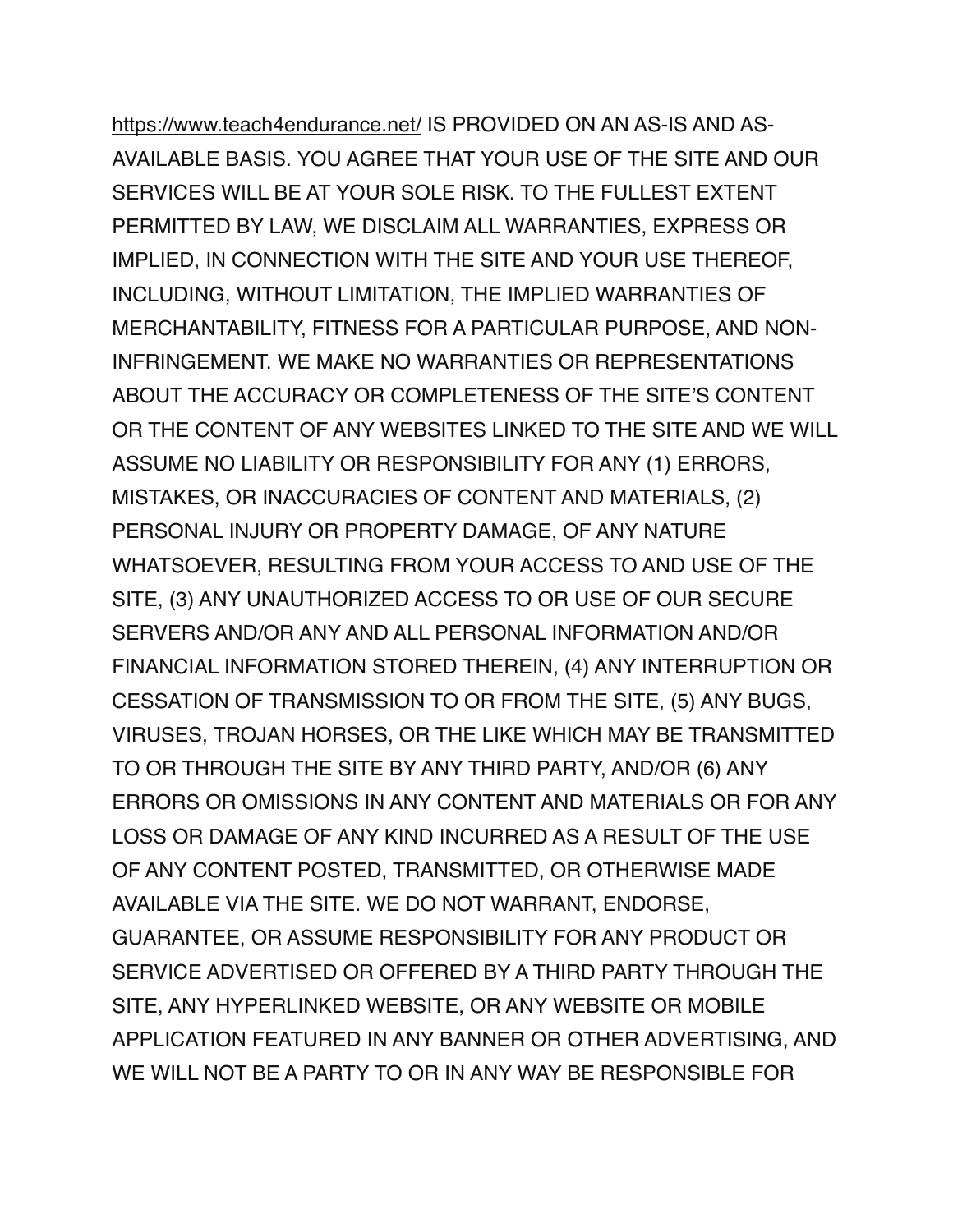MONITORING ANY TRANSACTION BETWEEN YOU AND ANY THIRD-PARTY PROVIDERS OF PRODUCTS OR SERVICES.

AS WITH THE PURCHASE OF A PRODUCT OR SERVICE THROUGH ANY MEDIUM OR IN ANY ENVIRONMENT, YOU SHOULD USE YOUR BEST JUDGMENT AND EXERCISE CAUTION WHERE APPROPRIATE.

# **LIMITATIONS OF LIABILITY**

IN NO EVENT WILL WE OR OUR DIRECTORS, EMPLOYEES, OR AGENTS BE LIABLE TO YOU OR ANY THIRD PARTY FOR ANY DIRECT, INDIRECT, CONSEQUENTIAL, EXEMPLARY, INCIDENTAL, SPECIAL, OR PUNITIVE DAMAGES, INCLUDING LOST PROFIT, LOST REVENUE, LOSS OF DATA, OR OTHER DAMAGES ARISING FROM YOUR USE OF THE SITE, EVEN IF WE HAVE BEEN ADVISED OF THE POSSIBILITY OF SUCH DAMAGES.

# **INDEMNIFICATION**

You agree to defend, indemnify, and hold us harmless, including our subsidiaries, affiliates, and all of our respective officers, agents, partners, and employees, from and against any loss, damage, liability, claim, or demand, including reasonable attorneys' fees and expenses, made by any third party due to or arising out of: (1) your Contributions; (2) use of [https://](https://www.teach4endurance.net/) [www.teach4endurance.net/](https://www.teach4endurance.net/); (3) breach of these Terms of Use; (4) any breach of your representations and warranties set forth in these Terms of Use; (5) your violation of the rights of a third party, including but not limited to intellectual property rights; or (6) any overt harmful act toward any other user of [https://](https://www.teach4endurance.net/) [www.teach4endurance.net/](https://www.teach4endurance.net/) with whom you connected via [https://](https://www.teach4endurance.net/) [www.teach4endurance.net/](https://www.teach4endurance.net/) .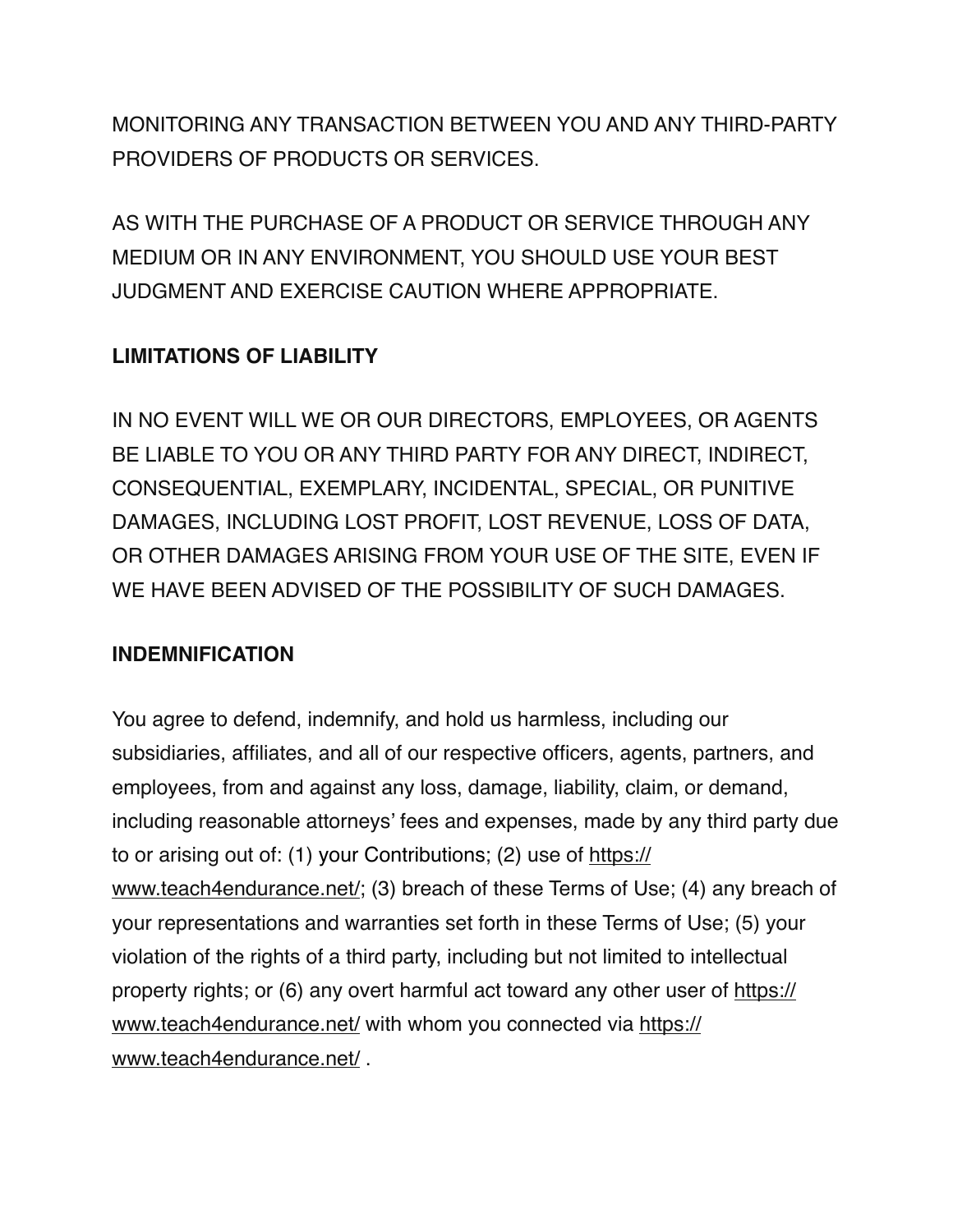Notwithstanding the foregoing, we reserve the right, at your expense, to assume the exclusive defense and control of any matter for which you are required to indemnify us, and you agree to cooperate, at your expense, with our defense of such claims. We will use reasonable efforts to notify you of any such claim, action, or proceeding which is subject to this indemnification upon becoming aware of it.

# **USER DATA**

We will maintain certain data that you transmit to [https://](https://www.teach4endurance.net/) [www.teach4endurance.net/](https://www.teach4endurance.net/) for the purpose of managing the Site, as well as data relating to your use of [https://www.teach4endurance.net/.](https://www.teach4endurance.net/) Although we perform regular routine backups of data, you are solely responsible for all data that you transmit or that relates to any activity you have undertaken using the Site.

You agree that we shall have no liability to you for any loss or corruption of any such data, and you hereby waive any right of action against us arising from any such loss or corruption of such data.

# **ELECTRONIC COMMUNICATIONS, TRANSACTIONS, AND SIGNATURES**

Visiting the Site, sending us emails, and completing online forms constitute electronic communications. You consent to receive electronic communications, and you agree that all agreements, notices, disclosures, and other communications we provide to you electronically, via email and on the Site, satisfy any legal requirement that such communication be in writing.

YOU HEREBY AGREE TO THE USE OF ELECTRONIC SIGNATURES, CONTRACTS, ORDERS, AND OTHER RECORDS, AND TO ELECTRONIC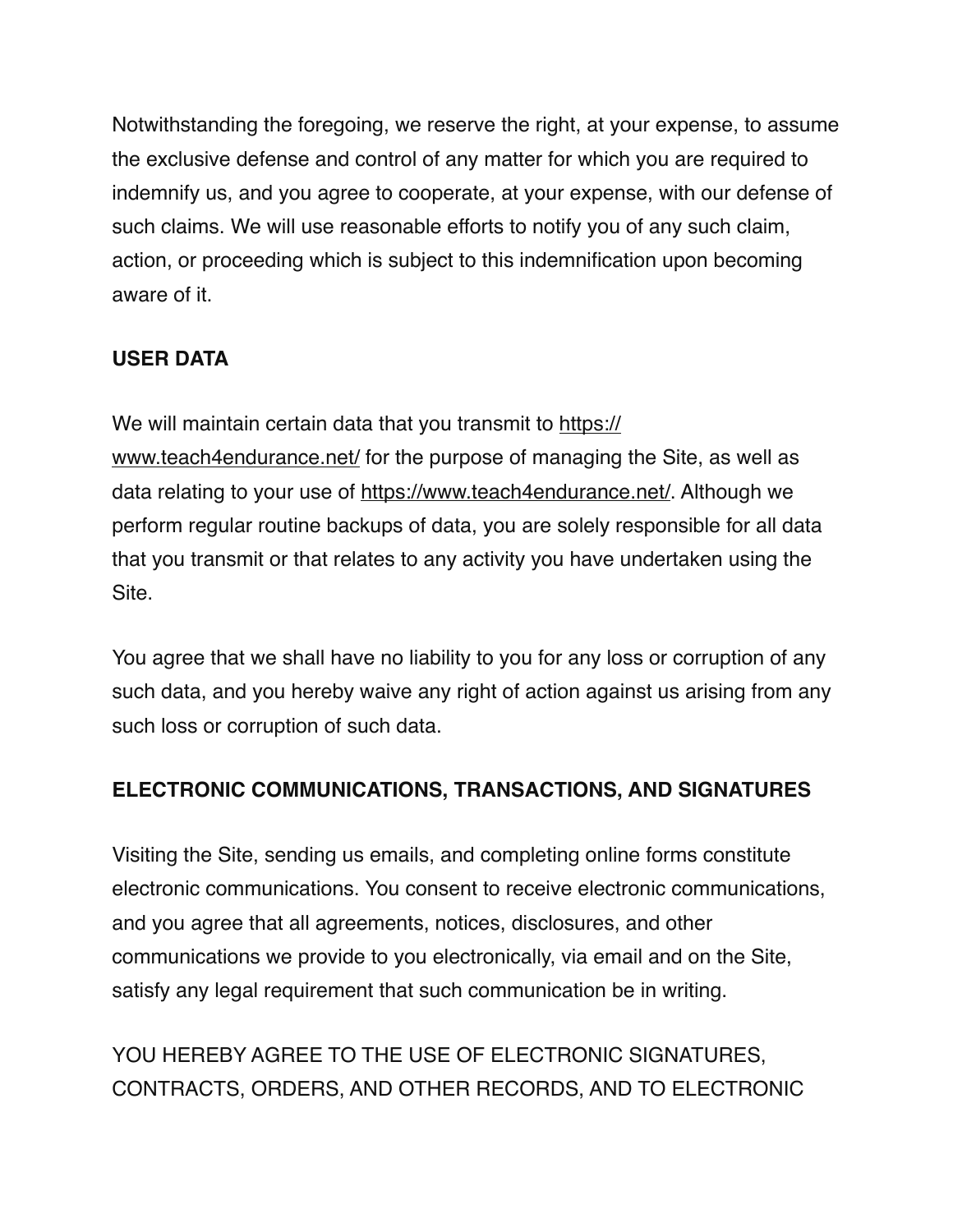# DELIVERY OF NOTICES, POLICIES, AND RECORDS OF TRANSACTIONS INITIATED OR COMPLETED BY US OR VIA THE SITE.

You hereby waive any rights or requirements under any statutes, regulations, rules, ordinances, or other laws in any jurisdiction which require an original signature or delivery or retention of non-electronic records, or to payments or the granting of credits by any means other than electronic means.

### **CALIFORNIA USERS AND RESIDENTS**

If any complaint with us is not satisfactorily resolved, you can contact the Complaint Assistance Unit of the Division of Consumer Services of the California Department of Consumer Affairs in writing at 1625 North Market Blvd., Suite N 112, Sacramento, California 95834 or by telephone at (800) 952-5210 or (916) 445-1254.

#### **MISCELLANEOUS**

These Terms of Use and any policies or operating rules posted by us on [https://](https://www.teach4endurance.net/) [www.teach4endurance.net/](https://www.teach4endurance.net/) constitute the entire agreement and understanding between you and us. Our failure to exercise or enforce any right or provision of these Terms of Use shall not operate as a waiver of such right or provision.

These Terms of Use operate to the fullest extent permissible by law. We may assign any or all of our rights and obligations to others at any time. We shall not be responsible or liable for any loss, damage, delay, or failure to act caused by any cause beyond our reasonable control.

If any provision or part of a provision of these Terms of Use is determined to be unlawful, void, or unenforceable, that provision or part of the provision is